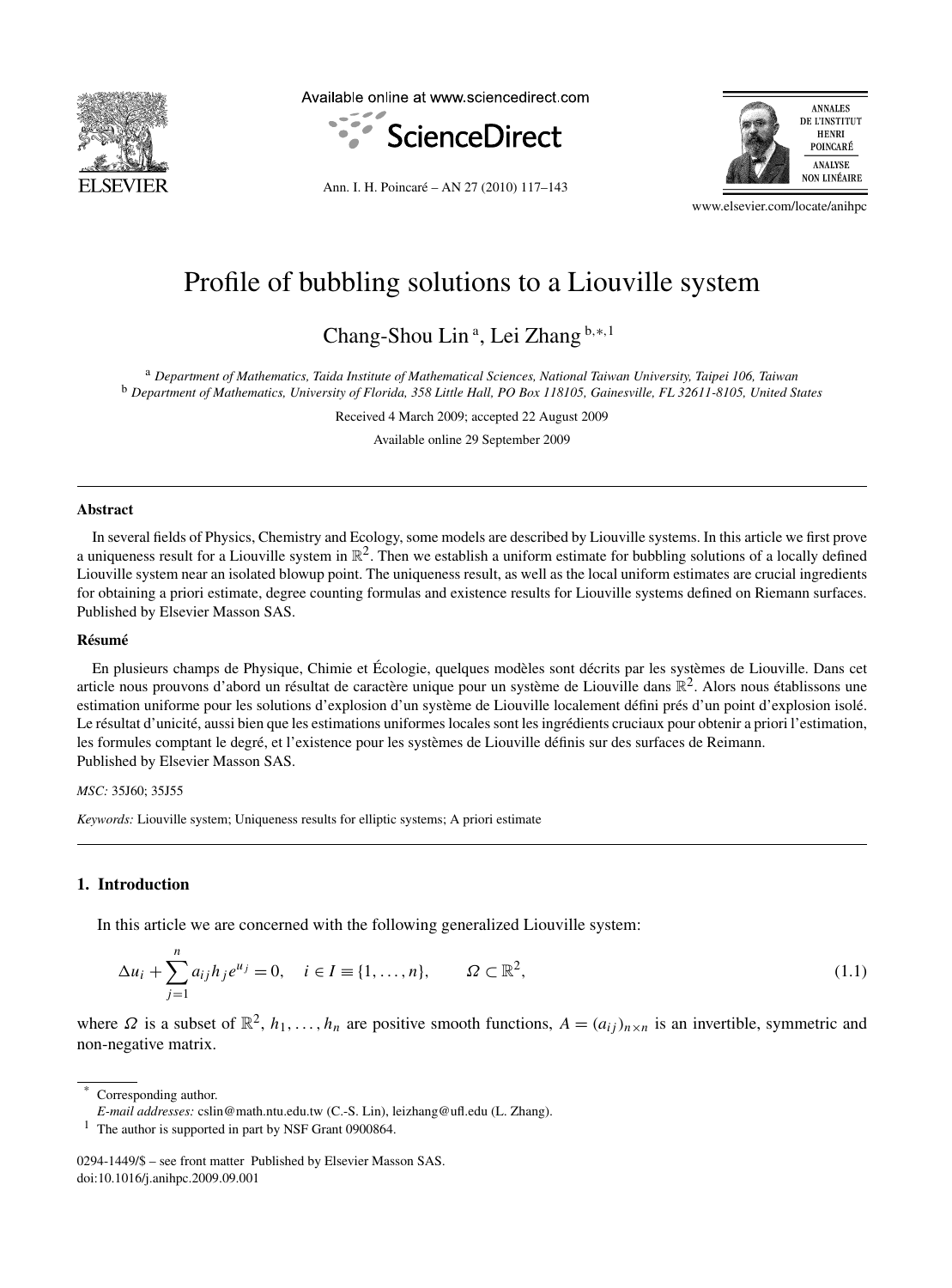(1.1) is an extension of the well-known classical Liouville equation

 $\Delta u + V e^u = 0, \qquad \Omega \subset \mathbb{R}^2,$ 

which finds applications in many fields in Physics and Mathematics. For example the Liouville equation is related to finding a metric whose Gauss curvature is a prescribed function [7]. In Physics, the Liouville equation represents the electric potential induced by the charge carriers in electrolytes theory [25] and the Newtonian potential of a cluster of self-gravitation mass distribution [1,4,26,27]. Moreover, it is closely related to the abelian model in the Chern–Simons theories [16–18].

The Liouville systems are natural extensions of the Liouville equation and they also have applications in different fields of physics, chemistry and ecology. Indeed, various Liouville systems are used to describe models in the theory of chemotaxis [12,19], in the physics of charged particle beams [2,14,20] and in the theory of semi-conductors [24]. For applications of Liouville systems, see [8,13] and the references therein. Here we also note that another important extension of the Liouville equation is the Toda system, which is closely related to the non-abelian Chern–Simons theory [15,28].

Chanillo and Kiessling [8] first studied the type of Liouville systems described by (1.1) with constant coefficients in  $\mathbb{R}^2$  and they proved that under certain assumptions on *A*, all the entire solutions ( $\Omega = \mathbb{R}^2$ ) are symmetric with respect to some point. Their result was improved by Chipot, Shafrir and Wolansky [13], who proved among other things the following symmetry result:

**Theorem A** *(Chipot–Shafrir–Wolansky). Let*  $A = (a_{ij})_{n \times n}$  *be an* 

*invertible, symmetric, non-negative and irreducible matrix,* (1.2)

 $u = \{u_1, \ldots, u_n\}$  *be an entire solution of* 

$$
\begin{cases}\n\Delta u_i + \sum_{j=1}^n a_{ij} e^{u_j} = 0, & \mathbb{R}^2, \\
\int_{\mathbb{R}^2} e^{u_i} < \infty, \quad i \in I \equiv \{1, \dots, n\}.\n\end{cases} \tag{1.3}
$$

*Then there exists*  $p \in \mathbb{R}^2$  *such that all*  $u_1, \ldots, u_n$  *are radially symmetric and decreasing about*  $p$ *.* 

Recall that a matrix *A* is called non-negative if  $a_{ij} \ge 0$  (*i*,  $j \in I$ ), irreducible if there is no partition of  $I = I_1 \cup I_2$  $(I_1 \cap I_2 = \emptyset)$  such that  $a_{ij} = 0$ ,  $\forall i \in I_1$ ,  $\forall j \in I_2$ .

It turns out that the following quadratic polynomial is important to the study of (1.3):

$$
\Lambda_J(\sigma) = 4 \sum_{i \in J} \sigma_i - \sum_{i,j \in J} a_{ij} \sigma_i \sigma_j, \qquad J \subset I \equiv \{1, \dots, n\},\tag{1.4}
$$

where  $\sigma_i = \frac{1}{2\pi} \int_{\mathbb{R}^2} e^{u_i}, \sigma = {\sigma_1, \ldots, \sigma_n}.$ 

It was first proved by Chanillo and Kiessling [8] that entire solutions of  $(1.3)$  must satisfy a Rellich–Pohozaev identity:

$$
\Lambda_I(\sigma) = 4 \sum_{i \in I} \sigma_i - \sum_{i,j \in I} a_{ij} \sigma_i \sigma_j = 0.
$$
\n(1.5)

Later Chipot, Shafrir and Wolansky [13] proved the necessary and sufficient condition for the existence of entire solutions to (1.3):

**Theorem B** *(Chipot–Shafrir–Wolansky). Let A satisfies* (1.2)*. Then*  $\sigma = {\sigma_1, \ldots, \sigma_n}$  *satisfies* 

$$
\Lambda_I(\sigma) = 0 \quad \text{and} \quad \Lambda_J(\sigma) > 0, \quad \forall \emptyset \subsetneq J \subsetneq I,\tag{1.6}
$$

*if and only if there exists a solution*  $\{u_1, \ldots, u_n\}$  *of*  $(1.3)$  *such that*  $\frac{1}{2\pi} \int_{\mathbb{R}^2} e^{u_i} = \sigma_i$ ,  $i \in I$ .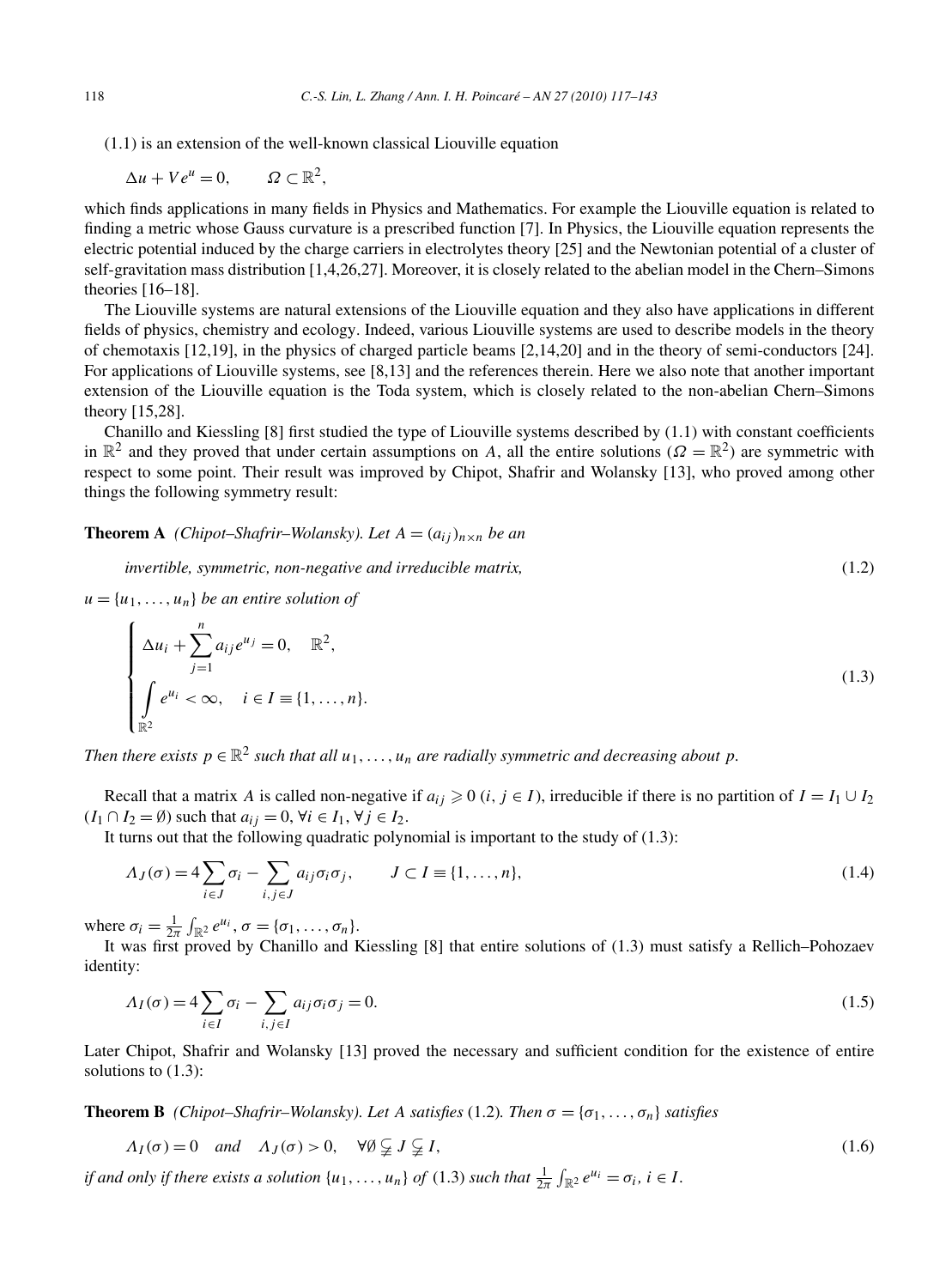From now on we use *Π* to represent the hyper-surface that satisfies (1.6). It is immediate to observe that for each  $\sigma = {\sigma_1, \ldots, \sigma_n}$  on *Π*, there is more than one solution corresponding to  $\sigma$ . Indeed, let  $\{u_1, \ldots, u_n\}$  be such a solution, then  $\{v_1, \ldots, v_n\}$  defined by

$$
v_i(y) = u_i(x_0 + \delta y) + 2\log \delta, \quad \forall x_0 \in \mathbb{R}^2, \ \forall \delta > 0, \ i \in I,
$$

clearly solves (1.3) and satisfies  $\int_{\mathbb{R}^2} e^{v_i} = \int_{\mathbb{R}^2} e^{u_i}$  (*i*  $\in I$ ). A natural question is: are all the solutions corresponding to  $\sigma$  obtained from  $\{u_1, \ldots, u_n\}$  by translations and scalings? Our first result in this paper is to give an affirmative answer to this question:

**Theorem 1.1.** Let A satisfies (1.2),  $u = (u_1, \ldots, u_n)$  and  $v = (v_1, \ldots, v_n)$  be two radial solutions of (1.3) such that  $\int_{\mathbb{R}^2} e^{u_i} = \int_{\mathbb{R}^2} e^{v_i}$ ,  $i \in I$ , then there exists  $\delta > 0$  such that  $v_i(y) = u_i(\delta y) + 2 \log \delta$ ,  $i \in I$ .

As is well known, for various equations it is important to have a classification of all the global solutions. The classification theorems of Caffarelli, Gidas and Spruck [6], Chen and Li [11], Jost and Wang [16] and Lin [22] play a central role in the blowup analysis for prescribing scalar curvature equations, prescribing Gauss curvature equations, Toda systems and prescribing *Q*-curvature equations, respectively. The existence result of Chipot–Shafrir–Wolansky (Theorem B) and the uniqueness result (Theorem 1.1) can be combined to serve as a classification theorem for the study of the blowup phenomena of Liouville systems.

In [13] Chipot, Shafrir and Wolansky also studied the Dirichlet problem for the Liouville system (1.1) on bounded domains. They considered the nonlinear functional *F*:

$$
F(u) = \frac{1}{2} \sum_{i,j \in I} \int_{\Omega} a^{ij} \nabla u_i \nabla u_j - \sum_{j \in I} \rho_j \log \biggl( \int_{\Omega} h_j e^{u_j} \biggr), \quad u \in H_0^1(\Omega),
$$

where  $a^{ij}$  (*i*,  $j \in I$ ) are the entries of  $A^{-1}$ ,  $\rho_i$  ( $i \in I$ ) are constants, and  $h_i$  ( $i \in I$ ) are positive smooth functions. Suppose the matrix  $A = (a_{ij})$  is positive definite, it was shown in [13] that *F* is bounded from below in  $H_0^1(\Omega)$  if and only if  $\Lambda_I(\rho) \geq 0$  ( $\rho = (\rho_1, \ldots, \rho_n)$ ), and a minimizer of  $F(u)$  exists if  $\Lambda_I(\rho) > 0$ . Obviously the Euler–Lagrange equation for the functional  $F$  is the following:

$$
\begin{cases}\n\Delta u_i + \sum_{j=1}^n a_{ij} \rho_j \frac{h_j e^{u_j}}{\int_{\Omega} h_j e^{u_j}} = 0, & \Omega \subset \mathbb{R}^2, \quad i \in I, \\
u_i = 0 \quad \text{on } \partial \Omega,\n\end{cases}
$$
\n(1.7)

so the existence problem for (1.7) is solved if  $\Lambda_I(\rho) > 0$ .

It is also natural to consider Liouville systems on Riemann surfaces. Let *(M, g)* be a Riemann surface of volume equal to 1, then the following variational form

$$
J_{\rho}(u) = \frac{1}{2} \sum_{i,j=1}^{n} \int_{M} a^{ij} \nabla_{g} u_{i} \nabla_{g} u_{j} + \sum_{j=1}^{n} \int_{M} \rho_{j} u_{j} - \sum_{j=1}^{n} \rho_{j} \log \int_{M} h_{j} e^{u_{j}}
$$

corresponds to the system

$$
\Delta_g u_i + \sum_{j=1}^n \rho_j a_{ij} \left( \frac{h_j e^{u_j}}{\int_M h_j e^{u_j} dV_g} - 1 \right) = 0, \quad M, \ i \in I.
$$
\n(1.8)

(1.7) and (1.8) are generalizations of the Liouville equation defined locally or on Riemann surfaces, respectively. For the single Liouville equation, various results on a priori estimate, degree counting formula and the existence of solutions have been obtained by Chen and Lin [9,10]. To study (1.7) and (1.8), it is important to understand the asymptotic behavior of blowup solutions.

In this article, we consider the following local estimate crucial to the study of (1.7) and (1.8): Let  $u^k = \{u_1^k, \ldots, u_n^k\}$ be a sequence of functions which satisfies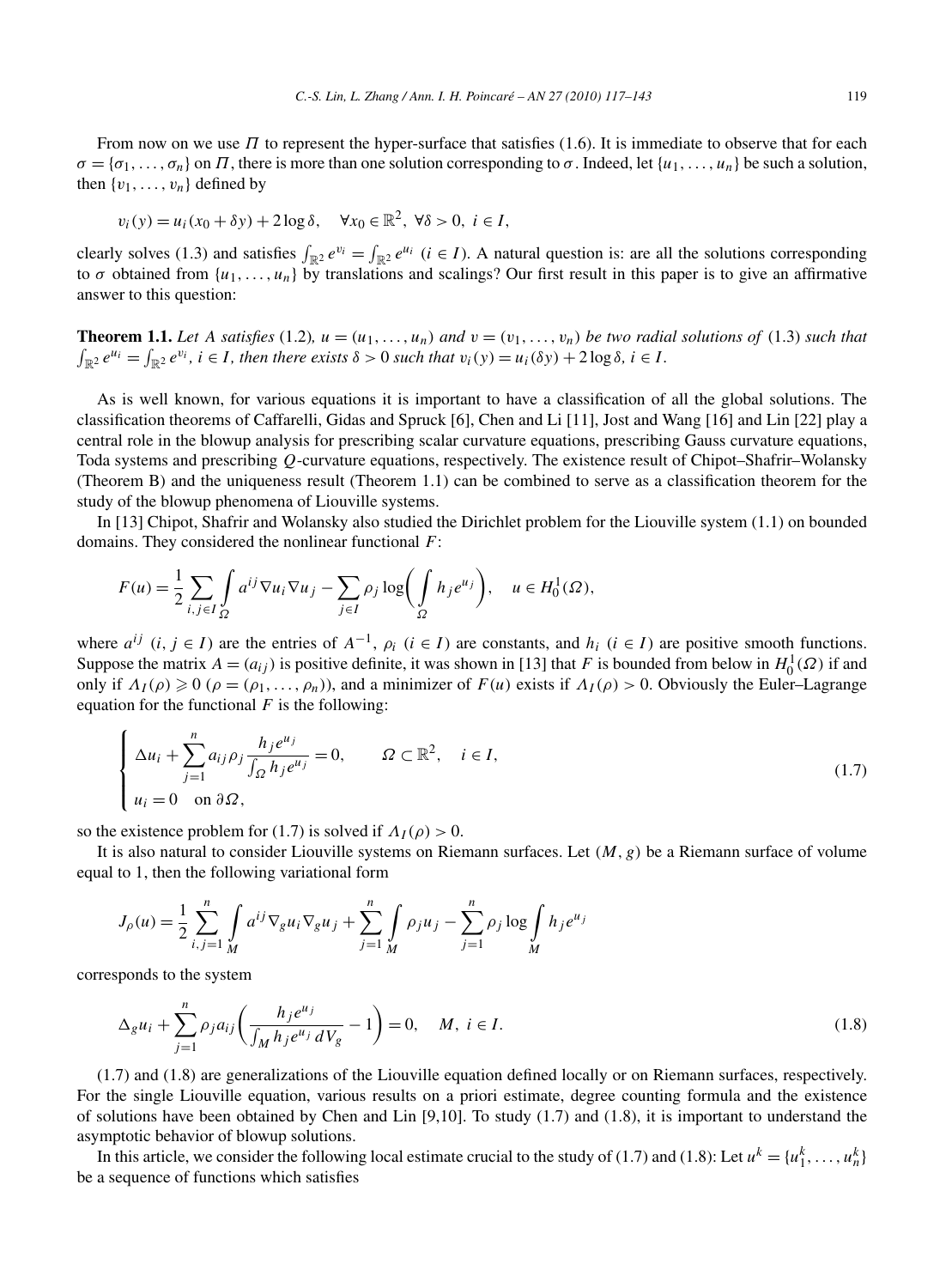$$
\begin{cases} \Delta u_i^k + \sum_{j=1}^n a_{ij} h_j^k e^{u_j^k} = 0, & B_1 \subset \mathbb{R}^2, \quad i \in I, \\ \int_{B_1} h_i^k e^{u_i^k} \leq C, & i \in I, \ k = 1, 2, ..., \end{cases}
$$
\n(1.9)

where *B* is the unit ball with center 0,  $\{h_i^k\}_{i \in I}$  are positive  $C^1$  functions uniformly bounded away from 0:

$$
c_1^{-1} \leq h_i^k \leq c_1, \qquad \max_{B_1} |\nabla h_i^k| \leq c_1, \quad i \in I, \ k = 1, 2, .... \tag{1.10}
$$

Suppose 0 is the only blow-up point for  $u^k$  and each component of  $u^k$  has a finite oscillation on  $\partial B_1$ :

$$
\max_{\Omega} u_i^k \leqslant C(\Omega), \quad \forall \Omega \in B_1 \setminus \{0\}, \ i \in I, \ k = 1, 2, \dots,
$$
\n
$$
\left| u_i^k(x) - u_i^k(y) \right| \leqslant c_0, \quad \forall x, y \in \partial B_1, \ i \in I.
$$
\n
$$
(1.11)
$$
\n
$$
(1.12)
$$

Our main assumption on  $u^k$  is that  $u^k$  converges to a Liouville system of *n* equations after scaling: Let  $u_1^k(x_1^k)$  = max<sub>*B*<sup>1</sup></sub> *u*<sup>*k*</sup></sup> (*i* ∈ *I*),  $\epsilon_k = e^{-\frac{1}{2}u_1^k(x_1^k)}$  and

$$
v_i^k(y) = u_i^k(\epsilon_k y + x_1^k) - u_1^k(x_1^k), \quad y \in \Omega_k, \ i \in I,
$$
\n(1.13)

where  $\Omega_k := \{y; e^{-\frac{1}{2}u_1^k(x_1^k)}y + x_1^k \in B_1\}$ . Then

$$
v^{k} = (v_{1}^{k}, \dots, v_{n}^{k}) \text{ converges in } C_{\text{loc}}^{2}(\mathbb{R}^{2}) \text{ to } v = (v_{1}, \dots, v_{n}),
$$
\n(1.14)

which is a solution of the Liouville system

$$
\Delta v_i + \sum_{j=1}^n a_{ij} h_j e^{v_j} = 0, \quad \mathbb{R}^2, \qquad h_i = \lim_{k \to \infty} h_i^k (x_1^k), \quad i \in I.
$$

Note that  $v_1, \ldots, v_n$  are all radial functions because by Theorem A they are all radially symmetric with respect to a common point and 0 is the maximum of  $v_1$ . Our major local uniform estimate is:

**Theorem 1.2.** Let A satisfies (1.2),  $u^k = (u_1^k, \ldots, u_n^k)$  be a sequence of solutions to (1.9) such that (1.9)–(1.14) hold. *Then*:

(1) *there exists a sequence of radial solutions*  $V^k = (V_1^k, \ldots, V_n^k)$  *of* 

$$
\Delta V_i^k + \sum_{j=1}^n a_{ij} h_j^k(0) e^{V_j^k} = 0, \quad \mathbb{R}^2, \qquad \int_{\mathbb{R}^2} e^{V_i^k} < \infty, \quad i \in I,
$$

*such that along a subsequence*

$$
\left|u_i^k(x) - V_i^k(x - x_1^k)\right| \leqslant C(A, c_0, c_1, \sigma), \quad i \in I, \ x \in B_1,\tag{1.15}
$$

*where*  $\sigma = (\sigma_1, \ldots, \sigma_n)$ *,*  $\sigma_i = \frac{1}{2\pi} \int_{\mathbb{R}^2} h_i e^{v_i}$ *, V*<sup>*k*</sup> *is uniquely determined by*: (a)  $V_1^k(0) = u_1^k(x_1^k);$ 

(b)  $\int_{\mathbb{R}^2} h_j^k(0) e^{V_j^k} = \int_{B_1} h_j^k e^{u_j^k}$ ,  $j = 1, ..., n - 1$ .

(2) *There exists*  $\delta > 0$  *such that* 

$$
\sum_{i,j\in I} a_{ij} \int_{B_1} h_i^k e^{u_i^k} \int_{B_1} h_j^k e^{u_j^k} = 8\pi \sum_{i\in I} \int_{B_1} h_i^k e^{u_i^k} + O(e^{-\delta u_1^k(x_1^k)}).
$$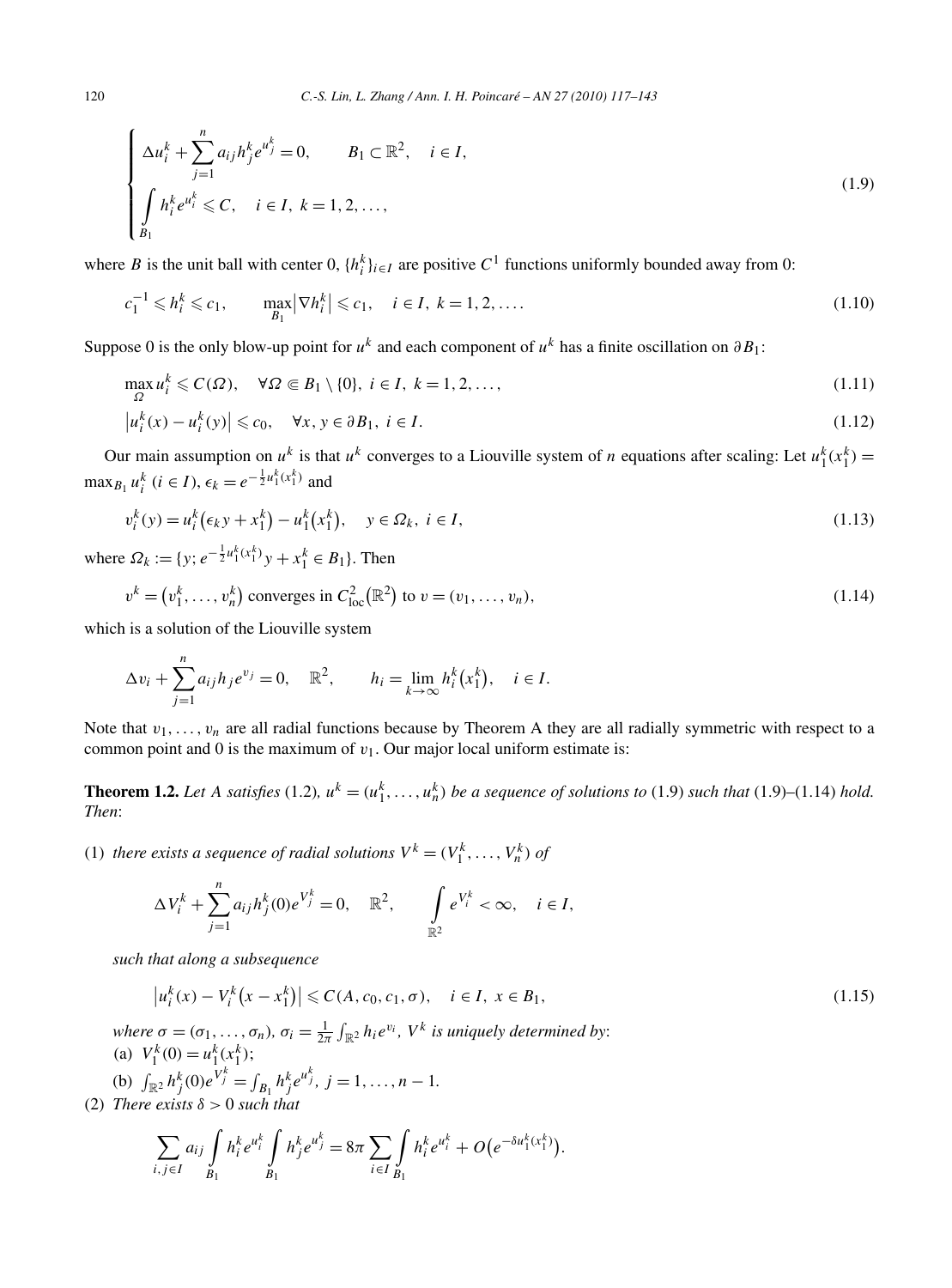First we note that since every entire solution of the Liouville system satisfies (1.5),  $\int_{\mathbb{R}^2} h_n^k(0)e^{V_n^k}$  is uniquely determined by (b) and

$$
\sum_{ij} a_{ij} \int_{\mathbb{R}^2} h_i^k(0) e^{V_i^k} \int_{\mathbb{R}^2} h_j^k(0) e^{V_j^k} = 8\pi \sum_i \int_{\mathbb{R}^2} h_i^k(0) e^{V_i^k}.
$$

Second, one is tempted to think that (1.15) is equivalent to  $|v_i^k - v_i| \leq C$  ( $i \in I$ ) in  $\Omega_k$ . In fact, the function  $v$  may not be  $V^k$  scaled according to the maximum of  $u^k$  and the difference between  $v^k$  and  $v$  may not be uniformly bounded in  $\Omega_k$ . This is a special feature of Liouville systems which can be observed from the entire solutions of (1.3) as follows: Every point on *Π* corresponds to an entire solution. Let  $\sigma^k = (\sigma_1^k, \ldots, \sigma_n^k)$  be a sequence of points on *Π* that tends to  $\sigma = (\sigma_1, \ldots, \sigma_n)$ . Let  $\{w^k = (w_1^k, \ldots, w_n^k)\}$  be a sequence of solutions corresponding to  $\sigma_k$  which converges in  $C_{\text{loc}}^2(\mathbb{R}^2)$  to  $w = (w_1, \ldots, w_n)$ , a solution corresponding to  $\sigma$ . By standard potential analysis (see [13])

$$
w_i^k(x) = -\bigg(\sum_j a_{ij}\sigma_j^k\bigg)\ln|x| + O(1), \quad |x| > 1,
$$

and

$$
w_i(x) = -\bigg(\sum_j a_{ij}\sigma_j\bigg)\ln|x| + O(1), \quad |x| > 1, \ i \in I.
$$

From the above we see that even though  $\sigma^k \to \sigma$ , the difference between  $w^k$  and w may not be finite at infinity. Therefore the choice of  $V^k$  in the statement of Theorem 1.2 is necessary.

For Liouville equations without singular data, the type of estimate in Theorem 1.2 was first derived by Li [21]. Later Bartolucci, Chen, Lin and Tarantello [3] and Jost, Lin and Wang [18] established the same type of estimates for Liouville equations with singular data and Toda systems, respectively. The results of Li[21] and Bartolucci, Chen, Lin, Tarantello [3] have been improved by Chen and Lin [9] and Zhang [29,30] to a sharper form.

The estimates in Theorem 1.2 would be very important when a sequence of solutions  $\{u^k\}$  of (1.8) has more than one blowup point. Suppose  $u^k = (u_1^k, \ldots, u_n^k)$  is a sequence of solutions of (1.8) with  $\rho_i > 0$  ( $i \in I$ ). Assume that  $p_1, p_2$  are two blowup points, and the assumptions of Theorem 1.2 hold in neighborhoods around  $p_1$  and  $p_2$ . By Theorem 1.2 there exist two entire solutions obtained from the scaling of  $u^k$  at  $p_1$  and  $p_2$ . The question is whether these two entire solutions are equal. Indeed, the answer is yes when *A* is positive definite, which is a consequence of Theorems 1.1 and 1.2 (see Section 5 for a proof of this fact). The conclusion here is crucial to proving a priori estimates for (1.7) and (1.8). In a forthcoming paper [23] we shall discuss the a priori estimates, degree counting formulas and existence results for (1.7) and (1.8).

Our next result concerns the location of blowup points for a sequence of blowup solutions. Let  $\{u^k\}$  be a sequence of solutions of (1.9) that satisfies the assumptions in Theorem 1.2. Let  $\{\psi_i^k\}_{i \in I}$  be the harmonic functions defined by the oscillations of  $u_i^k$  on  $\partial B_1$ :

$$
\begin{cases} \Delta \psi_i^k = 0, \quad B_1, \\ \psi_i^k = u_i^k - \frac{1}{2\pi} \int_{\partial B_1} u_i^k dS, \quad \text{on } \partial B_1. \end{cases}
$$

By the mean value property of harmonic functions we have  $\psi_i^k(0) = 0$ . Also, since  $\{u_i^k\}_{i \in I}$  have bounded oscillation on  $\partial B_1$ , all the derivatives of  $\{\psi_i^k\}_{i \in I}$  on  $B_{1/2}$  are uniformly bounded.

**Theorem 1.3.** Let  $h_i$ ,  $\psi_i$  ( $i \in I$ ) be limits of  $h_i^k$  and  $\psi_i^k$ , respectively, then under the same assumptions in Theorem 1.2

$$
\sum_{i \in I} \left( \frac{\nabla h_i(0)}{h_i(0)} + \nabla \psi_i(0) \right) \sigma_i = 0.
$$

Theorem 1.3 can be used to determine the locations of blowup points for (1.8) in the following typical situation. Let  $\{u^k\}$  be a sequence of blowup solutions to (1.8) with  $\rho_i > 0$  ( $i \in I$ ), *A* satisfies (1.2). In addition we assume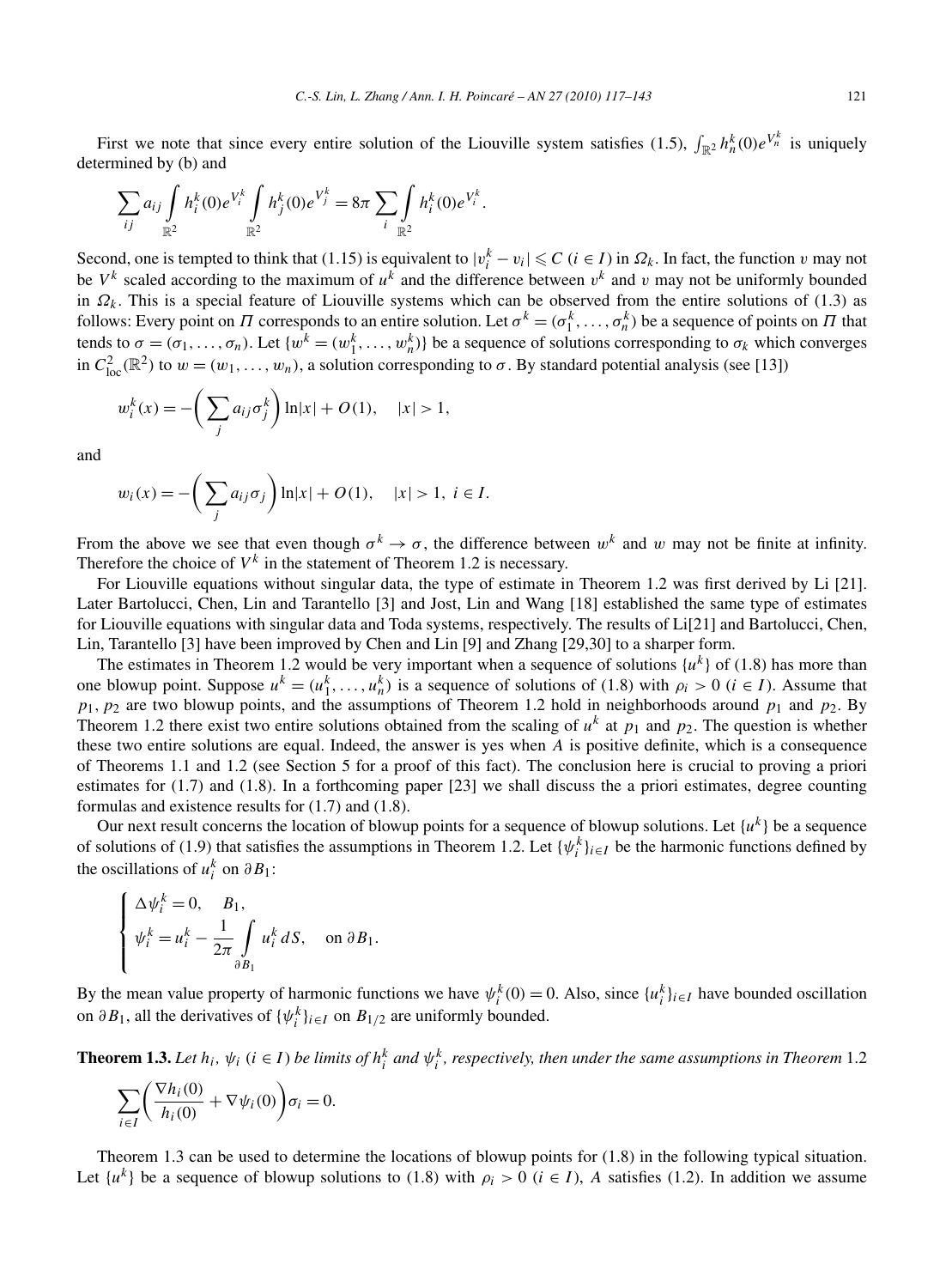*A* to be positive definite for simplicity. We can certainly assume  $\int_M h_i^k e^{u_i^k} dV_g = 1$  ( $i \in I$ ) because for any solution  $u = \{u_1, \ldots, u_n\}$  to (1.8), adding a constant vector  $\{C_1, \ldots, C_n\}$  to *u* gives another solution. Suppose  $p_1, \ldots, p_m$  are disjoint blowup points of  $u^k$  such that around each  $p_t$   $(t = 1, ..., m)$ ,  $u^k$  converges in  $C_{loc}^2(\mathbb{R}^2)$  to a Liouville system of *n* equations after scaling. Let *G* be the Green's function with respect to −*-<sup>g</sup>* on *M*:

$$
-\Delta_g G(x, p) = \delta_p - 1, \qquad \int\limits_M G(x, p) dV_g(x) = 0.
$$

Corresponding to *G* we define

$$
G^*(x, p) = G(x, p) + \frac{1}{2\pi} \chi(r) \log r
$$

where  $r = d_g(x, p)$ ,  $\chi$  is a cut-off function supported in a small neighborhood of  $p$ . Using  $G^*$ , the blowup points  $p_1, \ldots, p_m$  are related by the following equation:

$$
\sum_{i \in I} \left( \frac{\nabla_g h_i(p_s)}{h_i(p_s)} + \frac{1}{m} \left( \sum_{j \in I} \rho_j a_{ij} \right) \sum_{t=1}^m \nabla_i G^*(p_s, p_t) \right) = 0, \quad s = 1, ..., m,
$$
\n(1.16)

where  $\nabla_1 G^*$  means the covariant differentiation with respect to the first component.

Even though the results in this paper (Theorems 1.1–1.3) have their counterparts for the Liouville equation, there are some essential differences between the Liouville equation and the Liouville system that make the analysis for the latter harder. First, the uniqueness theorem (Theorem 1.1) for the system is generally harder to prove than one single equation, because of the lack of the Sturm–Liouville comparison theory for the linearized system. New ideas are needed to handle this difficulty. In this article, we mainly use the method of continuation to prove Theorem 1.1. Second, for the Liouville equation on  $\mathbb{R}^2$ 

$$
\Delta u + e^u = 0, \quad \mathbb{R}^2, \qquad \int_{\mathbb{R}^2} e^u < \infty.
$$

All the solutions satisfy  $\int_{\mathbb{R}^2} e^u = 8\pi$ . However, for the Liouville system (1.3), let  $\sigma = (\sigma_1, \ldots, \sigma_n)$  be the integration of the entire solutions, which is on *Π* (see (1.6)). From Theorem B we see that under some conditions we have a continuum of solutions, as every point on *Π* corresponds to a family of solutions. This difference on the structure of entire solutions exists not only between the Liouville equation and the Liouville system, but also between the Liouville system and Toda systems [18]. Finally, for the Liouville equation, the Pohozaev identity is a very useful tool, which gives a balancing condition between the interior integration and the boundary integration. However, for the Liouville system, the information from the Pohozaev identity is limited, as we have more than one equation. In this article, we use the uniqueness theorem (Theorem 1.1) to remedy what the Pohozaev identity cannot provide.

The organization of the paper is as follows: In Section 2 we prove Theorem 1.1 for two equations. We feel that the case of two equations is more explicit and represents most of the difficulties of the system. Then in Section 3 we prove the general case of Theorem 1.1 by mainly stating the difference with the proof in Section 2. In Section 4 we prove Theorem 1.2 and in Section 5 we prove Theorem 1.3 as well as (1.16). Finally in Appendix A we list a few Pohozaev identities to be used in different contexts.

## **2. Proof of Theorem 1.1 for two equations**

In this section we prove Theorem 1.1 for two equations. So the system is

$$
\begin{cases} \Delta u_1 + a_{11}e^{u_1} + a_{12}e^{u_2} = 0, \\ \Delta u_2 + a_{12}e^{u_1} + a_{22}e^{u_2} = 0, \quad \mathbb{R}^2, \\ \int_{\mathbb{R}^2} e^{u_1} < \infty, \qquad \int_{\mathbb{R}^2} e^{u_2} < \infty, \end{cases} \tag{2.1}
$$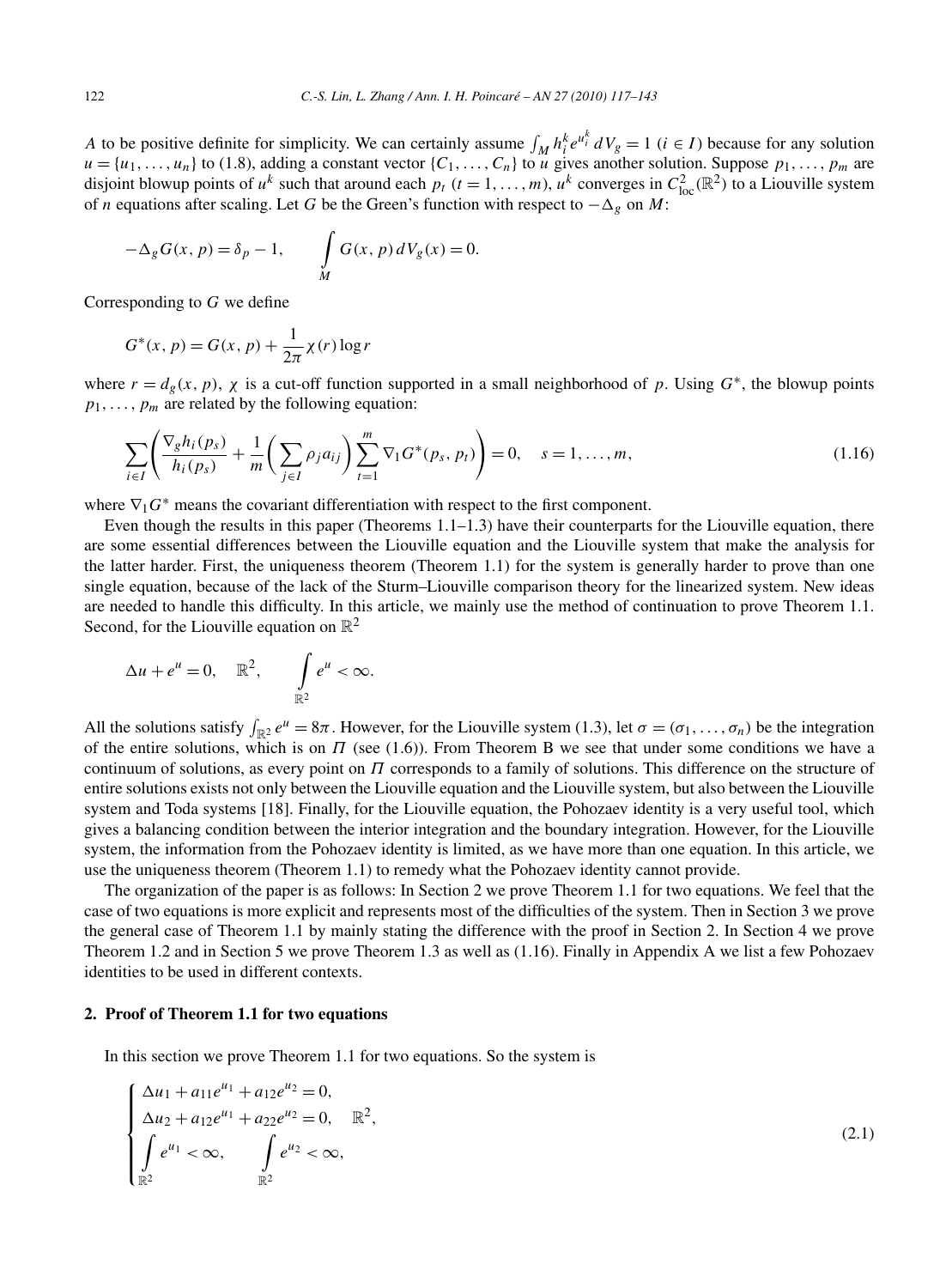where the assumption on *A* now becomes  $a_{ii} \ge 0$ ,  $i = 1, 2$ ,  $a_{12} > 0$  and  $a_{12}^2 \ne a_{11}a_{22}$ . Let

$$
\sigma_i = \frac{1}{2\pi} \int_{\mathbb{R}^2} e^{u_i} \quad \text{and} \quad m_i = \sum_j a_{ij} \sigma_j, \quad i \in I = \{1, 2\}.
$$

By standard potential analysis (see, for example [13]) we have

$$
m_i > 2, \quad i \in I = \{1, 2\},\tag{2.2}
$$

and

$$
u_i(x) = -m_i \ln|x| + O(1), \quad |x| > 1, \ i \in I. \tag{2.3}
$$

Let  $u = \{u_1, u_2\}$  be a radial solution of (2.1) and we consider the linearized equation of (2.1) at *u*:

$$
(r\phi_i'(r))' + \sum_j a_{ij}e^{u_j}\phi_j(r)r = 0, \quad 0 < r < \infty, \ i \in I.
$$
 (2.4)

**Lemma 2.1.** *Let*  $\phi = (\phi_1, \phi_2)$  *be a solution of* (2.4)*, then*  $\phi_i(r) = O(\ln r)$  *at infinity for*  $i \in I$ .

**Proof.** Let  $\psi(t) = (\psi_1(t), \psi_2(t))$  be defined as

$$
\psi_i(t) = \phi_i(e^t), \quad i \in I.
$$

Then *ψ* satisfies

$$
\psi_i''(t) + \sum_j a_{ij} e^{u_j(e^t) + 2t} \psi_j(t) = 0, \quad -\infty < t < \infty, \ i \in I.
$$

Let  $\psi_3 = \psi'_1$ ,  $\psi_4 = \psi'_2$  and  $\mathbf{F} = (\psi_1, \dots, \psi_4)^T$ , then **F** satisfies

$$
\mathbf{F}' = \mathbf{MF}
$$

where  $\mathbf{M} = \begin{pmatrix} 0 & \mathbf{I} \\ \mathbf{B} & \mathbf{0} \end{pmatrix}$ . **B** is a 2 × 2 matrix with  $\mathbf{B}_{ij} = -a_{ij}e^{u_j(e^t) + 2t}$ . For  $t > 1$ , the solution for **F** is

$$
\mathbf{F}(t) = \lim_{N \to \infty} e^{\epsilon \mathbf{M}(t_N)} \dots e^{\epsilon \mathbf{M}(t_0)} \mathbf{F}(0),\tag{2.5}
$$

where  $t_0, \ldots, t_N$  satisfy  $t_j = j * \epsilon, j = 0, \ldots, N, \epsilon = t/N$ . Since  $u_i(e^t) + 2t \sim (-m_i + 2)t$  when t is large and  $m_i > 2$ (see (2.2)), we have  $||\mathbf{B}|| \sim e^{-\delta t}$  for some  $\delta > 0$  and *t* large. With this property we further have

$$
\|\mathbf{M}\|^k \leqslant Ce^{-k\delta_1 t}, \quad k = 2, 3, \dots, t > 0,
$$
\n<sup>(2.6)</sup>

for some  $\delta_1 > 0$ . Using (2.6) in (2.5) we have

$$
\|\mathbf{F}(t)\| = O(t), \quad t > 1.
$$

Lemma 2.1 is established.  $\square$ 

**Lemma 2.2.** *Let*  $\phi = {\phi_1, \phi_2}$  *be a bounded solution of* (2.4)*, then*  $\phi = C(ru'_1 + 2, ru'_2 + 2)$  *for some constant C*.

**Proof.** Let

$$
\phi^0 = (ru'_1 + 2, ru'_2 + 2),
$$

it is easy to verify that  $\phi^0$  solves (2.4) and  $\phi^0$  is bounded. We prove Lemma 2.2 by contradiction. Suppose  $\bar{\phi} = (\bar{\phi}_1, \bar{\phi}_2)$ is another bounded solution of (2.4) and is not a multiple of  $\phi^0$ , then  $\phi^0$  and  $\bar{\phi}$  form a basis for all the solutions of (2.4). Since  $\bar{\phi}_1(0)$  and  $\bar{\phi}_2(0)$  cannot both be 2, without loss of generality we assume  $\bar{\phi}_1(0) = 0$  and  $\bar{\phi}_2(0) = 1$ . We use *E* to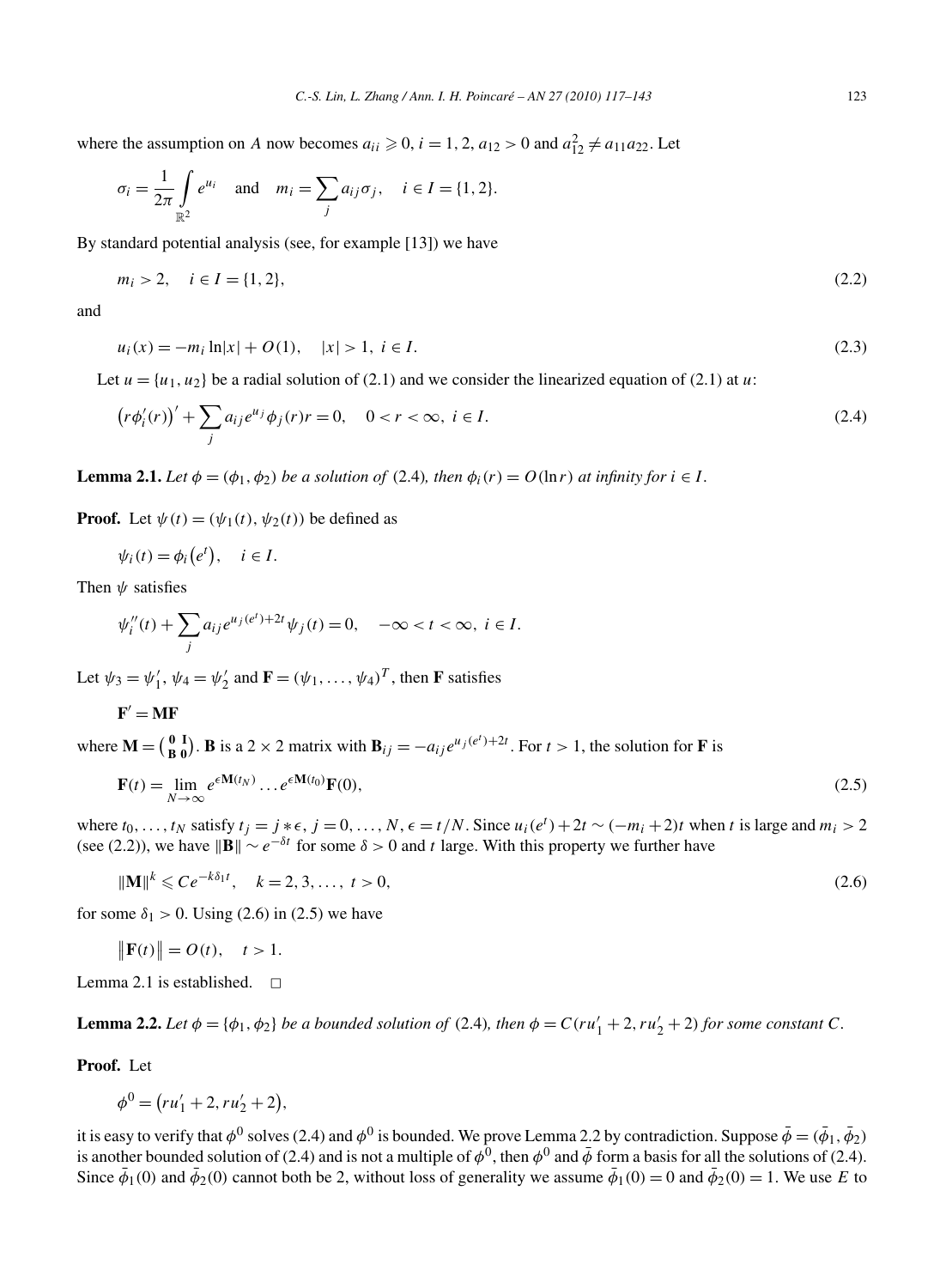denote the set of all solutions. Since every solution is a linear combination of  $\phi^0$  and  $\bar{\phi}$ , all the solutions are bounded. Let

$$
S = \left\{ \alpha \mid \ni (\phi_1, \phi_2) \in E, \ \phi_1(0) = 2, \ \phi_2(0) = \alpha \leq 2, \text{ such that } \int_0^r e^{u_i} \phi_i(s) s \, ds > 0 \text{ for all } r > 0, \ i \in I \right\}.
$$

We note that if  $\phi_2(0) = 2$ , then  $\phi(r) = (ru'_1(r) + 2, ru'_2(r) + 2)$ . It is easy to see that  $2 \in S$  because

$$
\int_{0}^{r} e^{u_i} (s u'_i + 2) s \, ds = r^2 e^{u_i(r)} > 0, \quad i \in I.
$$

Next we see that *S* is a bounded set. Because if  $\alpha < 0$ , let  $\phi = {\phi_1, \phi_2}$  be the bounded solution such that  $\phi_1(0) = 2$ ,  $\phi_2(0) = \alpha$ . Then  $\int_0^r e^{u_2(s)} \phi_2(s) s ds < 0$  for *r* small enough. So  $\alpha \notin S$ .

Set  $\alpha_0 = \inf_S \alpha$ . Then we claim that  $\alpha_0 \in S$ . In fact, let  $\{\alpha_k \in S\}$  tend to  $\alpha_0$  from above as  $k \to \infty$ , let  $\phi^k = \{\phi_1^k, \phi_2^k\}$ correspond to  $\alpha_k$ . Since  $\alpha_k \in S$ ,  $\int_0^r s e^{u_i} \phi_i^k(s) ds > 0$ , for all *r*. Moreover, it is easy to see that  $\phi^k$  converge to a solution  $\phi = (\phi_1, \phi_2)$  in *E* because  $\phi^k$ 's are linear combinations of  $\phi^0$  and  $\bar{\phi}$ . It is also immediate to observe from the convergence that

$$
\int_{0}^{r} e^{u_i} \phi_i(s) s \, ds \geq 0, \quad \text{for all } r > 0, \ i \in I.
$$

Thus,

$$
r\phi_i'(r) = -\sum_j a_{ij} \int_0^r e^{u_j} \phi_j(s) s \, ds \leq 0, \quad i \in I.
$$

So both  $\phi_1$  and  $\phi_2$  are non-increasing functions. Since they are bounded functions, for each *i* ∈ *I* there exist  $r_l \to \infty$ such that  $r_l \phi'_i(r_l) \rightarrow 0$ , which leads to

$$
\sum_{j} a_{ij} \int_{0}^{\infty} e^{u_j} \phi_j(s) s \, ds = 0, \quad i \in I.
$$

Then we obtain the following from the invertibility of *A*:

$$
\int_{0}^{\infty} e^{u_i} \phi_i(s) s \, ds = 0, \quad i \in I.
$$
\n
$$
(2.7)
$$

Since  $\phi_1$  and  $\phi_2$  are non-increasing functions, (2.7) implies that

$$
\lim_{r \to \infty} \phi_i(r) < 0, \quad i \in I.
$$

Indeed, for example for  $\phi_1$ ,  $\int_0^\infty e^{u_1} \phi_1(s) s ds = 0$  and the monotonicity or  $\phi_1$  imply either  $\lim_{r\to\infty} \phi_1(r) < 0$  or  $\phi_1 \equiv 0$ . Then we see immediately that the latter case does not occur, as  $\phi_1(0) = 2$ . Similarly for  $\phi_2$ , the case that  $\phi_2 \equiv 0$  also does not happen because  $\phi_1 \not\equiv 0$ . Another immediate observation is  $\phi_2(0) > 0$ .

For the above, we have

$$
\int_{0}^{r} e^{u_i} \phi_i s \, ds > 0 \quad \text{if } \phi_i(r) \geq 0, \quad \text{and}
$$
\n
$$
\int_{0}^{r} e^{u_i} \phi_i s \, ds > \int_{0}^{\infty} e^{u_i} \phi_i s \, ds = 0, \quad \text{if } \phi_i(r) < 0.
$$

Thus  $\alpha_0 \in S$ .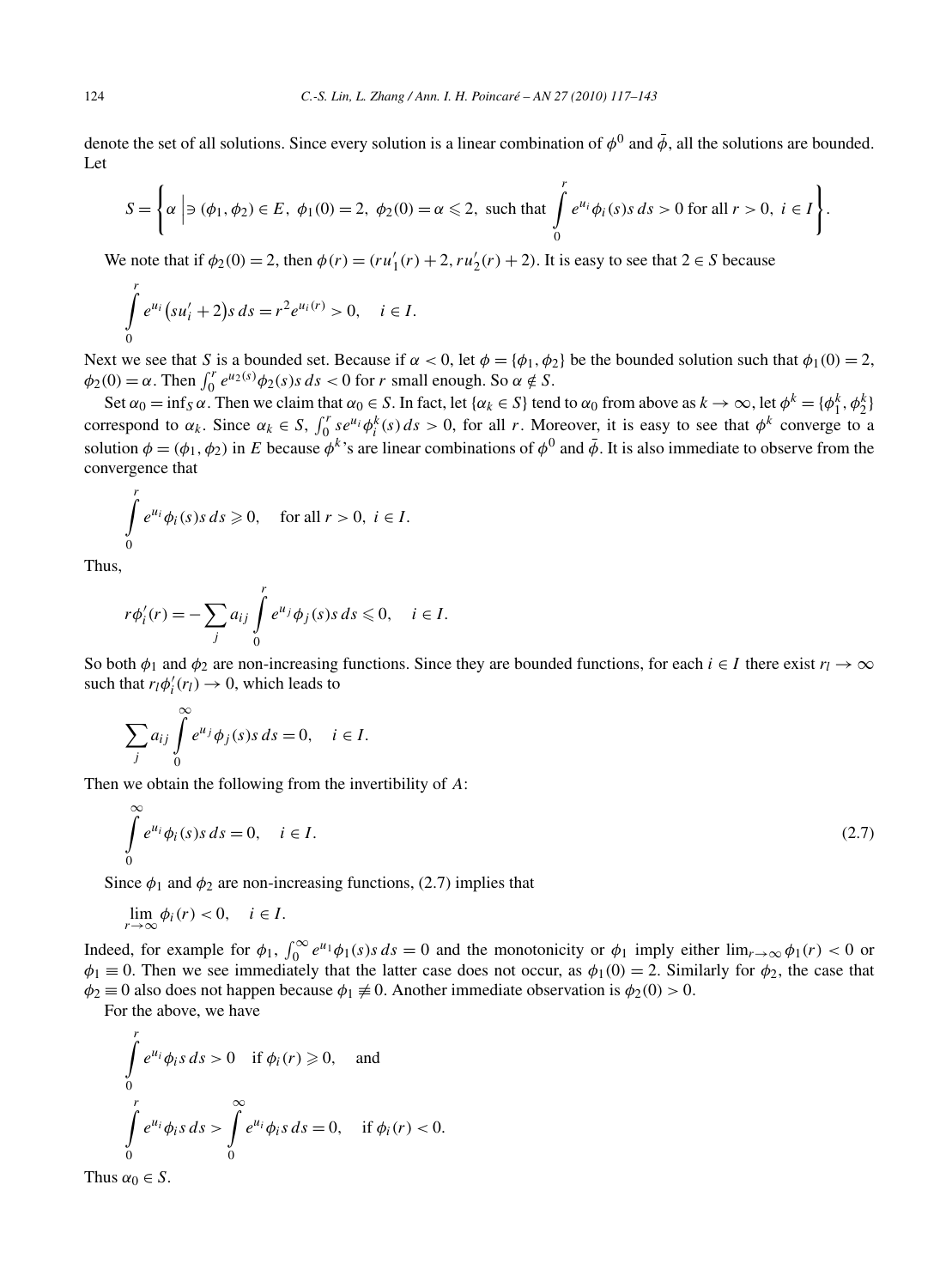Now we claim that for  $\epsilon > 0$  small enough,  $\alpha_0 - \epsilon \in S$ . Indeed, consider  $\phi - \epsilon \bar{\phi}$ , obviously this is a solution to (2.4) and satisfies  $\phi_1(0) - \epsilon \bar{\phi}_1(0) = 2$ ,  $\psi(0) - \epsilon \bar{\psi}(0) = \alpha_0 - \epsilon$ . Since  $\{\phi_1 - \epsilon \bar{\phi}_1, \phi_2 - \epsilon \bar{\phi}_2\}$  is a bounded solution of (2.4) we have

$$
\int_{0}^{\infty} e^{u_i} (\phi_i - \epsilon \bar{\phi}_i) s \, ds = 0, \quad i \in I.
$$

For *r* large and  $\epsilon$  small, since  $\phi_1(r)$  and  $\phi_2(r)$  are smaller than a negative number for *r* large, it is easy to choose  $\epsilon$ small enough so that

$$
\int\limits_r^\infty e^{u_i}(\phi_i-\epsilon\bar{\phi}_i)s\,ds<0,\quad i\in I,
$$

for all large *r* large. Consequently

∞

*r*

$$
\int_{0}^{t} e^{u_i} (\phi_i - \epsilon \bar{\phi}_i) s \, ds > 0, \quad i \in I,
$$
\n(2.8)

for all large *r*. Then by possibly choosing  $\epsilon > 0$  smaller, we can make (2.8) hold for all  $r > 0$ .  $\alpha_0 - \epsilon \in S$  is proved. This is a contradiction to the definition of  $\alpha_0$ . Lemma 2.2 is established.  $\Box$ 

Now we are in the position to complete the proof of Theorem 1.1 for two equations. We consider the following initial-value problem:

$$
\begin{cases}\n u_i'' + \frac{u_i'}{r} + \sum_j a_{ij} e^{u_j} = 0, & i = 1, 2, \\
 u_1(0) = \alpha, & u_2(0) = 0.\n\end{cases}
$$
\n(2.9)

**Case 1.**  $a_{ii} > 0$ ,  $i = 1, 2$ .

Since  $a_{ii} > 0$ , by Lemma 3.2 in Section 3, the solution pair  $u_i(r)$  exists for all  $r > 0$  and  $i = 1, 2$ , and satisfies

$$
\int_{0}^{\infty} e^{u_i(r)} r dr < +\infty, \quad i = 1, 2.
$$

Set

$$
\sigma_i(\alpha) = \int\limits_0^\infty e^{u_i(r)} r \, dr, \quad i = 1, 2.
$$

Thus  $σ(α) = (σ<sub>1</sub>, σ<sub>2</sub>)$  is a function of *α* and lies in *Π* (defined by (1.6)), which is a curve:  $Λ<sub>I</sub>(σ) = 0 (σ<sub>1</sub>, σ<sub>2</sub> > 0)$ . We want to prove that

$$
\sigma:\mathbb{R}\to \varPi
$$

is a 1–1 and onto map. Since both  $\mathbb R$  and  $\Pi$  are connected, it suffices to prove  $\sigma$  is an open mapping. In the following, we want to show the claim

$$
\frac{\partial \sigma_1}{\partial \alpha} \neq 0 \quad \text{and} \quad \frac{\partial \sigma_2}{\partial \alpha} \neq 0 \quad \text{for all } \alpha \in \mathbb{R}^2.
$$
 (2.10)

Then the openness of  $\sigma$  follows immediately.

We prove this claim by contradiction. Suppose there exists  $\alpha$  such that, say,  $\partial_{\alpha}\sigma_1 = 0$ . This implies immediately that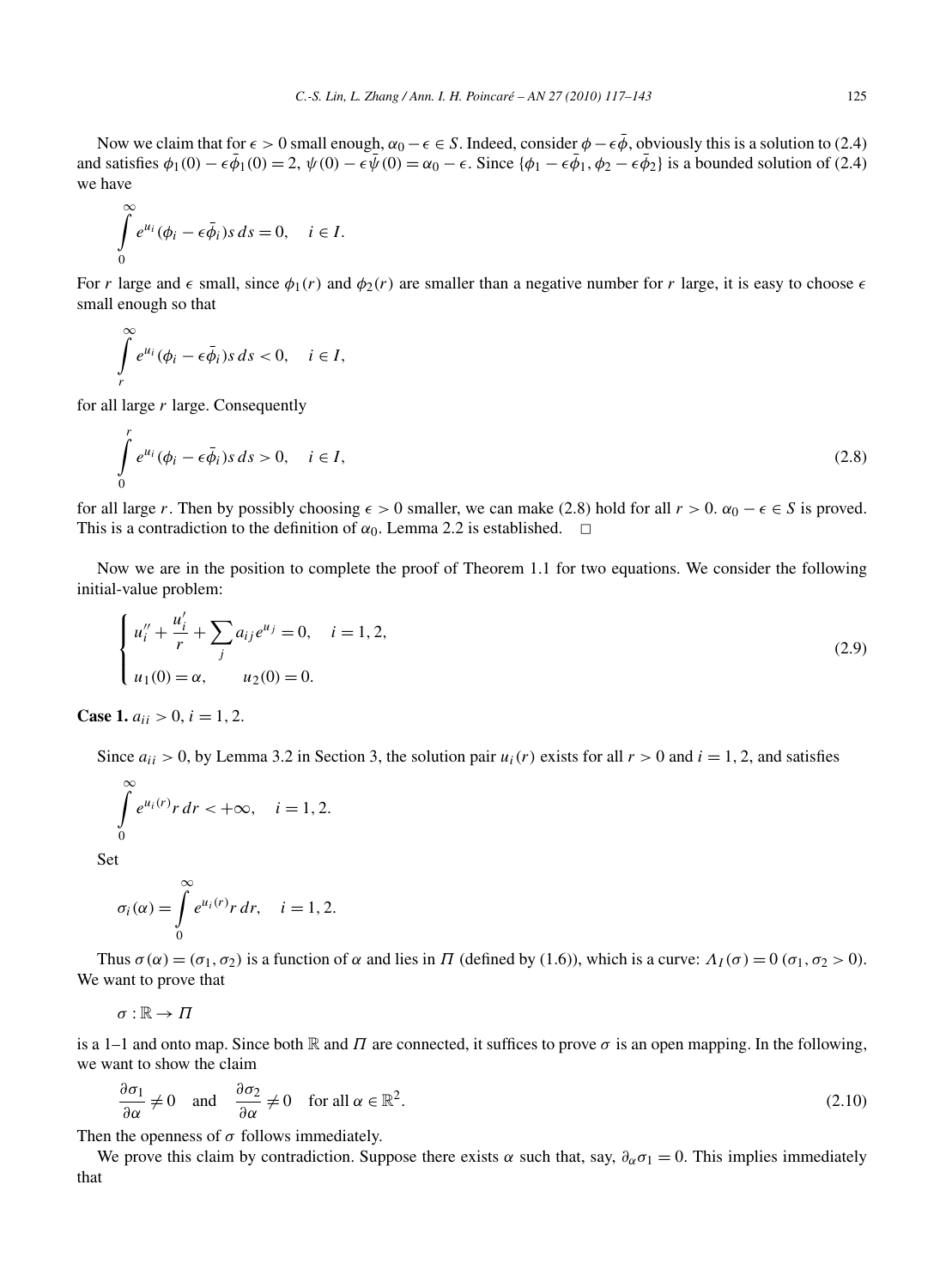$$
\int_{0}^{\infty} r e^{u_1} \phi_1 = 0,
$$
\n(2.11)

where  $\phi_1 = \partial_\alpha u_1$ . Correspondingly we set  $\phi_2 = \partial_\alpha u_2$ . Then  $\{\phi_1, \phi_2\}$  satisfies the linearized system (2.4). By Lemma 2.1  $\phi_i(r) = O(\ln r)$  at infinity. The Pohozaev identity for (2.4) is (see Appendix A for the proof)

$$
\sum_{i} \left( r^2 \phi_i(r) e^{u_i} - 2 \int_0^r s e^{u_i} \phi_i(s) ds \right) = - \sum_{ij} a^{ij} \left( r \phi'_i(r) \right) \left( r u'_j(r) \right). \tag{2.12}
$$

The first term on the left-hand side of (2.11) tends to 0 as  $r \to \infty$ . To deal with the terms on the right-hand side, first we use the equation for  $\phi_i$  to get

$$
-r\phi_i'(r) = \sum_l a_{il} \int\limits_0^r s e^{u_l} \phi_l(s) ds.
$$

The equation for  $u_i$  gives  $\lim_{r\to\infty} ru'_i(r) = -m_i$ . Putting the above information together we obtain the following from (2.12):

$$
\sum_i (m_i - 2) \int_0^\infty s e^{u_i} \phi_i(s) \, ds = 0.
$$

By  $(2.11)$ , we have

$$
\int_{0}^{\infty} e^{u_i} \phi_i r dr = 0, \quad i = 1, 2.
$$

Using (2.12) for the equation for  $\phi_i$  we have

$$
-r\phi_i'(r) = \int_0^r \sum_j a_{ij} e^{u_j} \phi_j s \, ds = -\int_r^\infty \sum_j a_{ij} e^{u_j} \phi_j s \, ds = O\left(r^{-\delta}\right)
$$

for some  $\delta > 0$ . Therefore  $\phi_i$  ( $i \in I$ ) is bounded at infinity. By Lemma 2.2, there is a constant *c* such that  $\phi_1 =$  $c(ru_1' + 2)$ ,  $\phi_2 = c(ru_2' + 2)$ . But one sees immediately that this is impossible because  $\phi_1(0) = 0$ ,  $\phi_2(0) = 1$ . The claim is proved.

Theorem 1.1 for this case is implied by the claim. In fact, suppose  $\{\bar{u}_1, \bar{u}_2\}$  is another pair of radial solutions of the Liouville system so that  $\int_{\mathbb{R}^2} e^{\bar{u}_i} = \int_{\mathbb{R}^2} e^{u_i}$  (*i* = 1, 2). By scaling, we may assume  $u_2(0) = \bar{u}_2(0) = 0$ . Since the mapping  $\sigma : \mathbb{R}^{n-1} \to \Pi$  is one-to-one and onto, we have  $u_1(0) = \bar{u}_1(0)$ . Consequently  $u_i \equiv \bar{u}_i$  ( $i \in I$ ), hence Theorem 1.1 is proved for the case  $a_{ii} > 0$ ,  $i = 1, 2$ .

**Case 2.** There exists *i* such that  $a_{ii} = 0$ .

Set

$$
\Pi_1 = \left\{ \alpha \mid e^{u_j} \in L^1(\mathbb{R}^2), \ j = 1, 2, \ u = (u_1, u_2) \text{ is a solution of (2.9)} \right\}.
$$

Similar to the previous step, the map  $\Pi_1 \rightarrow \Pi$  is an open mapping. Since  $a_{11} = 0$  or  $a_{22} = 0$ ,  $\Pi$  is non-compact and connected. Thus  $\sigma$  is 1–1 and onto from each component of  $\Pi_1$  onto  $\Pi$ .

Now suppose  $\Pi_1$  has two component, say  $\Pi_1^1$  and  $\Pi_1^2$ . Choose any  $\sigma$  of  $\Pi$ . Then there exist  $\alpha_1 \in \Pi_1^1$ , and  $\alpha_2 \in \Pi_1^2$ <br>such that  $u^1 = (u_1^1, u_2^1)$  and  $u^2 = (u_1^2, u_2^2)$  are the corresponding sol

$$
\int_{0}^{\infty} e^{u_j^1} r dr = \int_{0}^{\infty} e^{u_j^2} r dr = \sigma_j, \quad j = 1, 2.
$$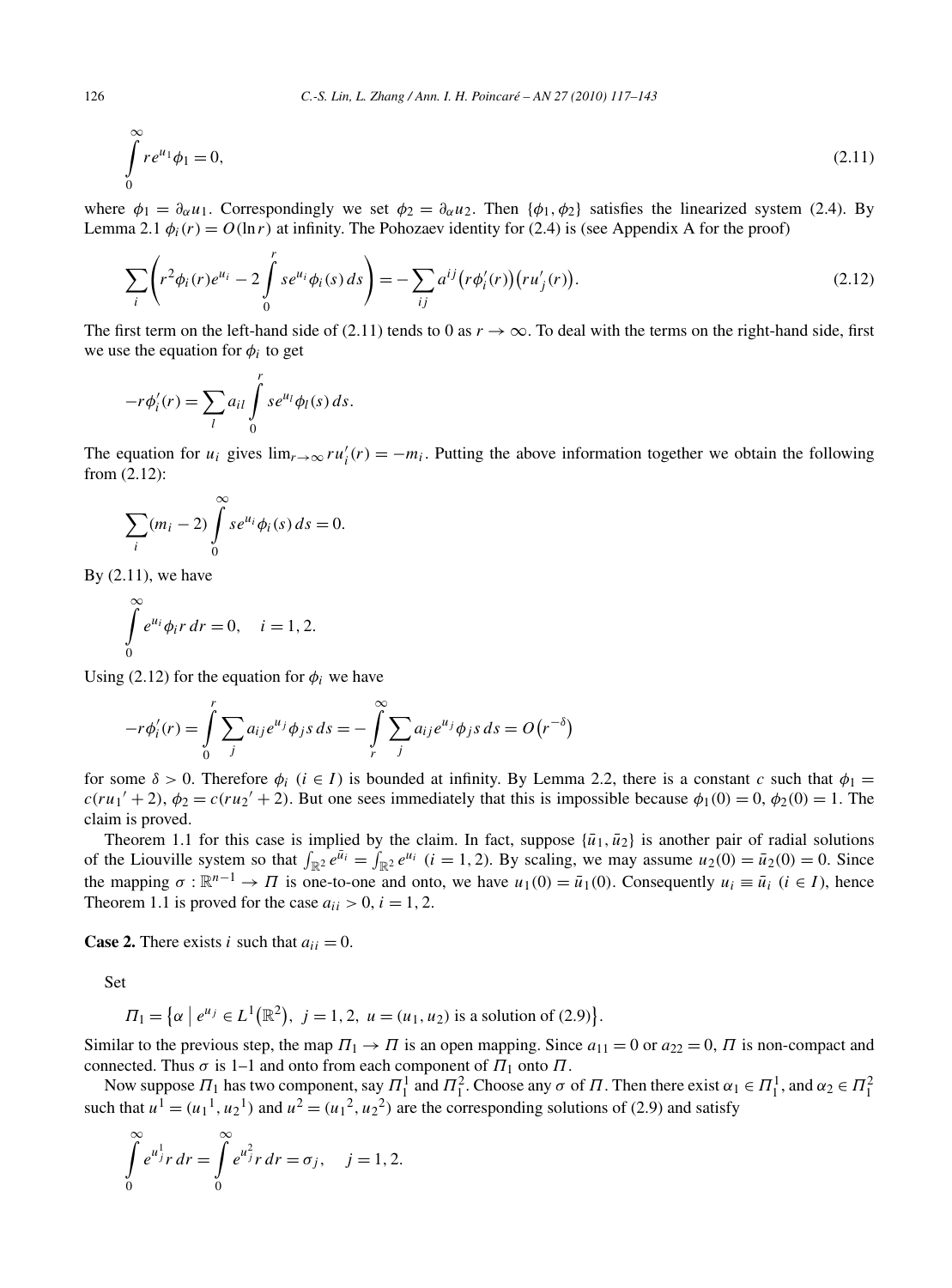Clearly,  $\exists R_0$  such that for  $r \ge R_0$  and some  $\delta > 0$ ,

$$
(u_j^k)'(r)r \leq - (2+2\delta), \quad j = 1, 2, k = 1, 2.
$$

Now consider the perturbation of (2.9):

$$
\begin{cases}\n\Delta u_i + \sum_{j=1}^2 (a_{ij} + \epsilon \delta_{ij}) e^{u_j} = 0, & \mathbb{R}^2, i = 1, 2, \\
u_1(0) = \alpha, & u_2(0) = 0.\n\end{cases}
$$
\n(2.13)

Here we require  $\epsilon \in (0, \delta_0)$  where  $\delta_0$  is so small that the matrix  $(a_{ij} + \epsilon \delta_{ij})_{n \times n}$  is non-singular for all  $\epsilon \in (0, \delta_0)$ . Let  $u^{k,\epsilon} = (u_1^{k,\epsilon}, u_2^{k,\epsilon})$  be the solution of (2.13) with respect to the initial condition  $(\alpha_k, 0)$   $(k = 1, 2)$ . For  $\delta_0$  small we have

$$
\left(u_j^{k,\epsilon}(r)\right)'r \leqslant -(2+\delta) \quad \text{at } r = R_0, \ 0 \leqslant \epsilon \leqslant \delta_0.
$$

Then by the super-harmonicity of  $u_j^{k,\epsilon}$  it is easy to show

$$
\big(u_j^{k,\epsilon}(r)\big)'r \leqslant -(2+\delta) \quad \text{for } r \geqslant R_0.
$$

Thus,  $\exists C > 0$  and  $R_1 \ge R_0$  such that

$$
e^{u_j^{k,\epsilon}(r)} \leqslant Cr^{-(2+\delta)} \quad \text{for } r \geqslant R_1. \tag{2.14}
$$

Hence for  $k = 1, 2$ ,

*uk,*

$$
\sigma_j^{\epsilon}(\alpha_k) = \int_{0}^{\infty} e^{u_j^{k,\epsilon}(r)} r \, dr = \int_{0}^{\infty} e^{u_j^{k}(r)} r \, dr + o(1) = \sigma_j + o(1), \quad j = 1, 2,
$$

where  $o(1) \rightarrow 0$  as  $\epsilon \rightarrow 0$ . Next we claim that

$$
\frac{\partial \sigma_j^{\epsilon}}{\partial \alpha}(\alpha_k) = \frac{\partial \sigma_j}{\partial \alpha}(\alpha_k) + o(1). \tag{2.15}
$$

Indeed,

$$
\frac{\partial \sigma_j^{\epsilon}}{\partial \alpha}(\alpha_k) = \int_0^{\infty} r e^{u_j^{k,\epsilon}(r)} \frac{\partial u_j^{k,\epsilon}}{\partial \alpha}(r) dr, \quad j = 1, 2, k = 1, 2.
$$
 (2.16)

 $(\frac{\partial u_1^{k,\epsilon}}{\partial \alpha}, \frac{\partial u_2^{k,\epsilon}}{\partial \alpha})$  satisfies the following linearized equation:

$$
-\Delta\left(\frac{\partial u_i^{k,\epsilon}}{\partial \alpha}\right) = \sum_{j=1}^2 (a_{ij} + \epsilon \delta_{ij}) e^{u_j^{k,\epsilon}} \frac{\partial u_j^{k,\epsilon}}{\partial \alpha}, \quad i = 1, 2.
$$

Using the argument of Lemma 2.1 we have

$$
\left|\frac{\partial u_i^{k,\epsilon}}{\partial \alpha}(r)\right| \leqslant C \ln r, \quad r \geqslant 2, \ i = 1, 2,
$$
\n
$$
(2.17)
$$

where the constant *C* is independent of  $\epsilon \in (0, \delta_0)$ . Moreover, for any fixed  $R > 0$ ,  $\frac{\partial u_i^{1,\epsilon}}{\partial \alpha}(r)$  converges uniformly to  $\frac{\partial u_i^1}{\partial \alpha}(r)$  over  $0 < r < R$  with respect to  $\epsilon$ . Using the decay estimates (2.14) and (2.17) in (2.16) we obtain (2.15) by elementary analysis.

Since 
$$
\lim_{\epsilon \to 0} \frac{\partial \sigma_j^{\epsilon}}{\partial \alpha}(\alpha_1) = \frac{\partial \sigma_j}{\partial \alpha}(\alpha_1) \neq 0
$$
, there exists  $\alpha_1(\epsilon) = \alpha_1 + o(1)$  such that  
\n
$$
\sigma_1^{\epsilon}(\alpha_1(\epsilon)) = \sigma_1^{\epsilon}(\alpha_2).
$$
\n(2.18)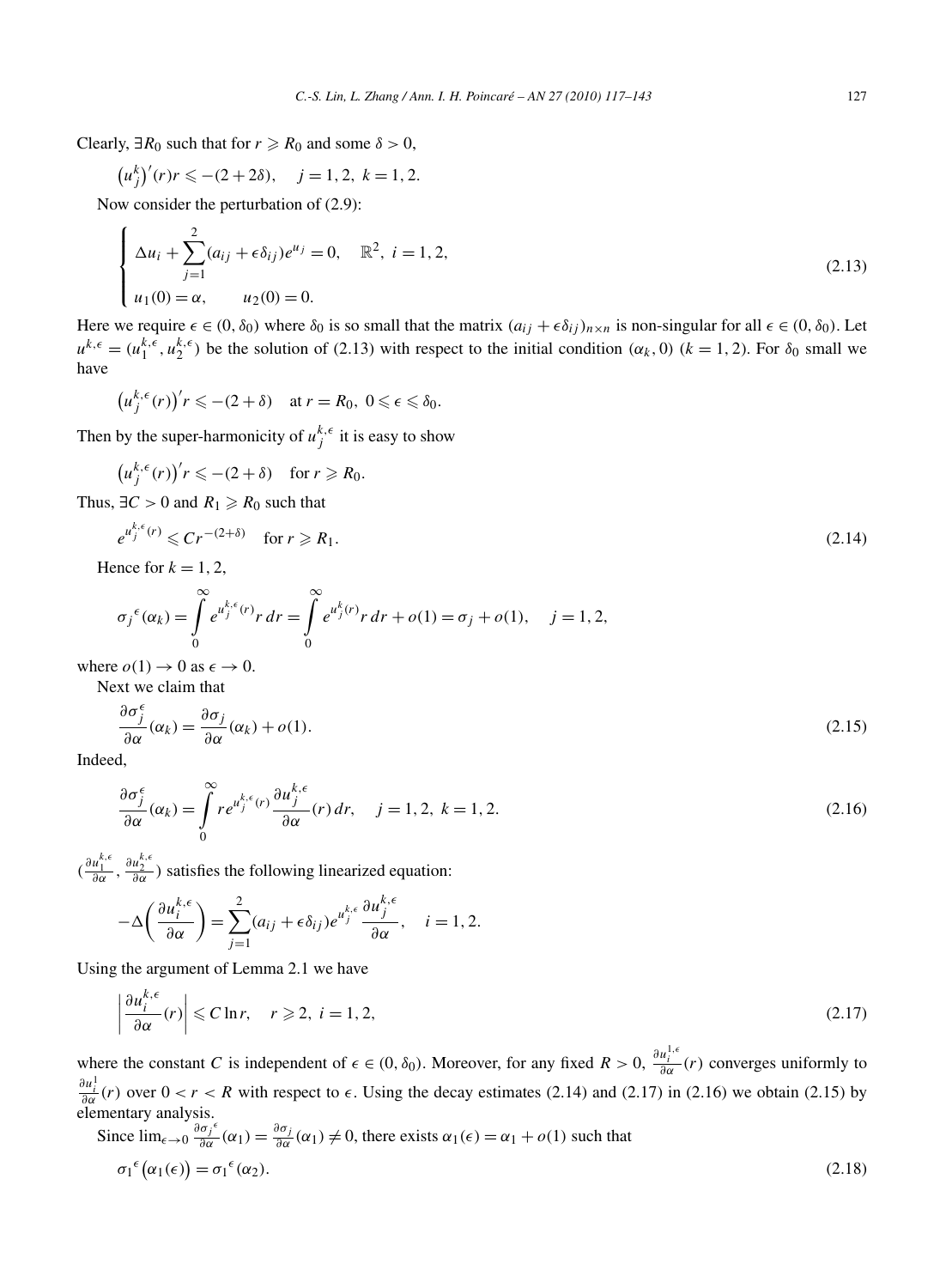Both  $(\sigma_1^{\epsilon}(\alpha_1(\epsilon)), \sigma_2^{\epsilon}(\alpha_1(\epsilon)))$  and  $(\sigma_1^{\epsilon}(\alpha_2), \sigma_2^{\epsilon}(\alpha_2))$  satisfy  $\Lambda_I^{\epsilon}(\sigma^{\epsilon}) = 0$ , which reads

$$
\sum_{i,j=1}^{2} (a_{ij} + \epsilon \delta_{ij}) \sigma_i^{\epsilon} \sigma_j^{\epsilon} = 4 \sum_{i=1}^{2} \sigma_i^{\epsilon}.
$$

Using (2.18) in the above we have

$$
\sigma_2^{\epsilon}(\alpha_1(\epsilon)) = \sigma_2^{\epsilon}(\alpha_2).
$$

Since  $\alpha_1(\epsilon) \neq \alpha_2$ , it yields a contradiction to the uniqueness property that the system (2.13) satisfies. Hence the proof of Theorem 1.1 for two equations is complete.  $\Box$ 

## **3. Proof of Theorem 1.1 for the general case**

The proof for the general case of Theorem 1.1 is similar to the case of two equations. We mainly focus on the difference in this section.

First we point out that Lemma 2.1 still holds for the general case with the same proof. The first major result in this section is the following:

## **Lemma 3.1.** *Let*  $\phi = (\phi_1, \ldots, \phi_n)$  *be a bounded solution of*

$$
\left(r\phi_i'(r)\right)' + \sum_{j=1}^n a_{ij}e^{u_j}r\phi_j(r) = 0, \quad 0 < r < \infty, \ i \in I = \{1, \dots, n\},\tag{3.1}
$$

*then*  $\phi_i(r) = ru'_i(r) + 2, i \in I = \{1, ..., n\}.$ 

**Proof.** Let  $\phi^0 = (ru'_1(r) + 2, ..., ru'_n(r) + 2)$ , then by direct computation one sees that  $\phi^0$  is a solution of (3.1). Suppose there is another bounded solution  $\phi^1 = (\phi_1^1, \dots, \phi_n^1)$  different from  $\phi^0$ , without loss of generality we assume  $\phi_1(0) = 0$ , as one of  $\phi_i^1(0)$  must be different from 2. To derive a contradiction we define

$$
S = \left\{ \alpha; \exists \text{ a bounded solution } \phi \text{ such that } \phi_1(0) = 2, \ \phi_i(0) = \alpha_i \leq 3, \ i = 2, \dots, n; \ \alpha = \min\{\alpha_2, \dots, \alpha_n\}
$$

$$
\int_0^r e^{u_i(s)} \phi_i(s) s \, ds > 0, \ \forall r > 0, \ i \in I \right\}.
$$

By direct computation  $2 \in S$ , which corresponds to the solution  $\phi^0$ . Since  $\phi_i^0$  ( $i \in I$ ) is strictly decreasing, we can choose *t* small enough to make all components of  $\phi^0 + t\phi^1$  strictly decreasing. By choosing *t* or −*t* we can make  $2 - \epsilon \in S$  for some  $\epsilon > 0$  sufficiently small. Let  $\bar{\alpha}$  be the infimum of *S* and let  $\alpha^k = {\alpha_1^k, \dots, \alpha_n^k} \in S$  be a sequence in *S* that tends to  $\bar{\alpha}$  from above. Suppose  $\phi^k = {\phi_1^k, \ldots, \phi_n^k}$  is the solution corresponding to  $\alpha^k$ , then we claim that  ${\phi^k}$  converges to  $\bar{\phi} = {\bar{\phi}_1, \ldots, \bar{\phi}_n}$ , which is also a bounded solution with strict monotone properties described in *S*. Indeed, let  $\psi^m = (\psi_1^m, \dots, \psi_n^m)$  be the solution to (3.1) such that  $\psi_j^m(0) = \delta_j^m$ . By Lemma 2.1  $\psi_i^m(r) = O(\ln r)$  at infinity.  $\phi^k$  can be written as

$$
\phi^k = \sum_{m=1}^n \alpha_m^k \psi^m. \tag{3.2}
$$

Since  $\bar{\alpha} \le \alpha_i^k \le 3$  ( $i \in I$ ) for all *k*, along a subsequence,  $\alpha^k$  converges to  $\{\bar{\alpha}_1, \ldots, \bar{\alpha}_n\}$ . As a consequence,  $\phi^k$  converges to  $\bar{\phi} = \sum_{m=1}^{n} \bar{\alpha}_m \psi^m$  uniformly over any compact subsets of  $\mathbb{R}^2$ . The monotone property of  $\phi^k$  implies that

$$
\int_{0}^{r} e^{u_i} \bar{\phi}_i(s) s \, ds \geq 0, \quad i \in I, \ \forall r > 0.
$$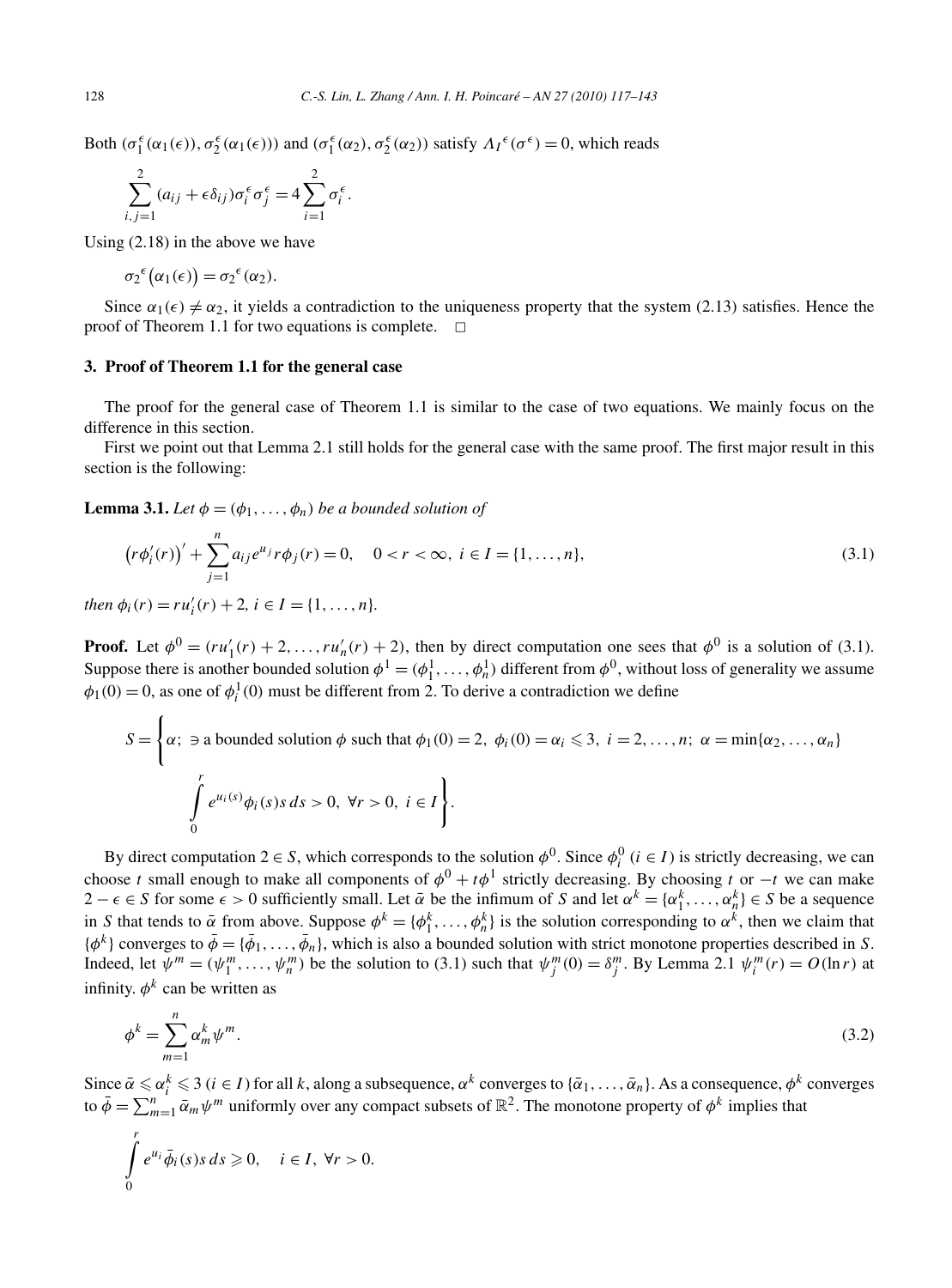On the other hand, since  $\phi^k$  are all bounded functions, for each  $\phi_i^k$  we find  $r_l \to \infty$  such that  $r_l(\phi_i^k)'(r_l) \to 0$ . This leads to

$$
\int_{0}^{\infty} \sum_{j} a_{ij} e^{u_j(s)} \phi_i^k(s) s \, ds = 0, \quad i \in I.
$$

Since *A* is invertible we have

$$
0 = \int_{0}^{\infty} e^{u_i} \phi_i^k(s) s \, ds = \sum_{m=1}^{n} \alpha_m^k \int_{0}^{\infty} e^{u_i(s)} \psi_i^m(s) s \, ds, \quad i \in I.
$$
\n(3.3)

Since  $\int_0^\infty e^{u_i} \psi_i^m(s) s ds$  is well defined, we let  $\alpha^k \to (\bar{\alpha}_1, \dots, \bar{\alpha}_n)$  to get

$$
\int_{0}^{\infty} e^{u_i(s)} \bar{\phi}_i(s) s = 0, \quad i \in I.
$$
\n(3.4)

Using the argument for the case of two equations as well as the assumption that *A* is irreducible we know each  $\bar{\phi}$ *i* decreases into a negative constant at infinity and  $\bar{\phi}_i(0) > 0$ . As a consequence,  $\int_0^r e^{u_i(s)} \bar{\phi}_i(s) s ds > 0$  for each  $r > 0$ and  $\bar{\alpha} > 0$ . Thus  $\bar{\alpha} \in S$ . Then as in the case for two equations,  $\{\bar{\phi} + t\phi^{\bar{1}}\}$  for *t* small enough also satisfies the strict monotone property described in the definition of *S*. Therefore  $\bar{\alpha} - \epsilon \in S$  for  $\epsilon > 0$  small enough. This is a contradiction to the definition of  $\bar{\alpha}$ . Lemma 3.1 is established.  $\Box$ 

Now we complete the proof of Theorem 1.1 for *n* equations. Let  $u = (u_1, \ldots, u_n)$  satisfy

$$
\begin{cases}\n u_i''(r) + \frac{u_i'(r)}{r} + \sum_j a_{ij} e^{u_j} = 0, & 0 < r < \infty, i \in I, \\
 \int_0^\infty r e^{u_i(r)} dr < \infty, \\
 0 & (3.5) \\
 u_1(0) = \beta_1, \quad \dots, \quad u_{n-1}(0) = \beta_{n-1}, \quad u_n(0) = 0.\n\end{cases}
$$

The following lemma is useful for the case  $a_{ii} > 0$ .

**Lemma 3.2.** *Let*  $a_{ii} > 0$  ( $i \in I$ )*, then for all*  $\beta = (\beta_1, \ldots, \beta_{n-1}) \in \mathbb{R}^{n-1}$ *, there exists a solution*  $u = (u_1, \ldots, u_n)$ *to* (3.5)*.*

**Proof.** By standard ODE existence theory we see that for  $\beta = (\beta_1, \dots, \beta_{n-1}) \in \mathbb{R}^{n-1}$ , there exists a radial solution  $u = (u_1, \ldots, u_n)$  in the neighborhood of 0. Then by writing the system as a first order ODE system we see the righthand side always satisfies the Lipschitz property, therefore by Picard's theorem the solution exists for all *r >* 0. We are left to show that  $\int_0^\infty e^{u_i(s)} s ds < \infty$ . Let  $v_i(t) = u_i(e^t) + 2t$   $(i \in I)$ , then  $v = (v_1, \ldots, v_n)$  satisfies

$$
v_i''(t) + \sum_j a_{ij} e^{v_j(t)} = 0, \quad -\infty < t < \infty, \ i \in I.
$$

From the equation for *ui* we have

$$
ru'_{i}(r) = -\int_{0}^{r} \sum_{j} a_{ij} e^{u_{j}(s)} s \, ds < 0, \quad r > 0, \ i \in I.
$$

Consequently  $v_i'(t) < 2$  for  $t \in \mathbb{R}$ . Fix  $t_0 \in \mathbb{R}$  we have, for  $t > t_0$ ,

$$
v'_{i}(t) = v'_{i}(t_{0}) - \int_{t_{0}}^{t} \sum_{j} a_{ij} e^{v_{j}(s)} ds, \quad i \in I.
$$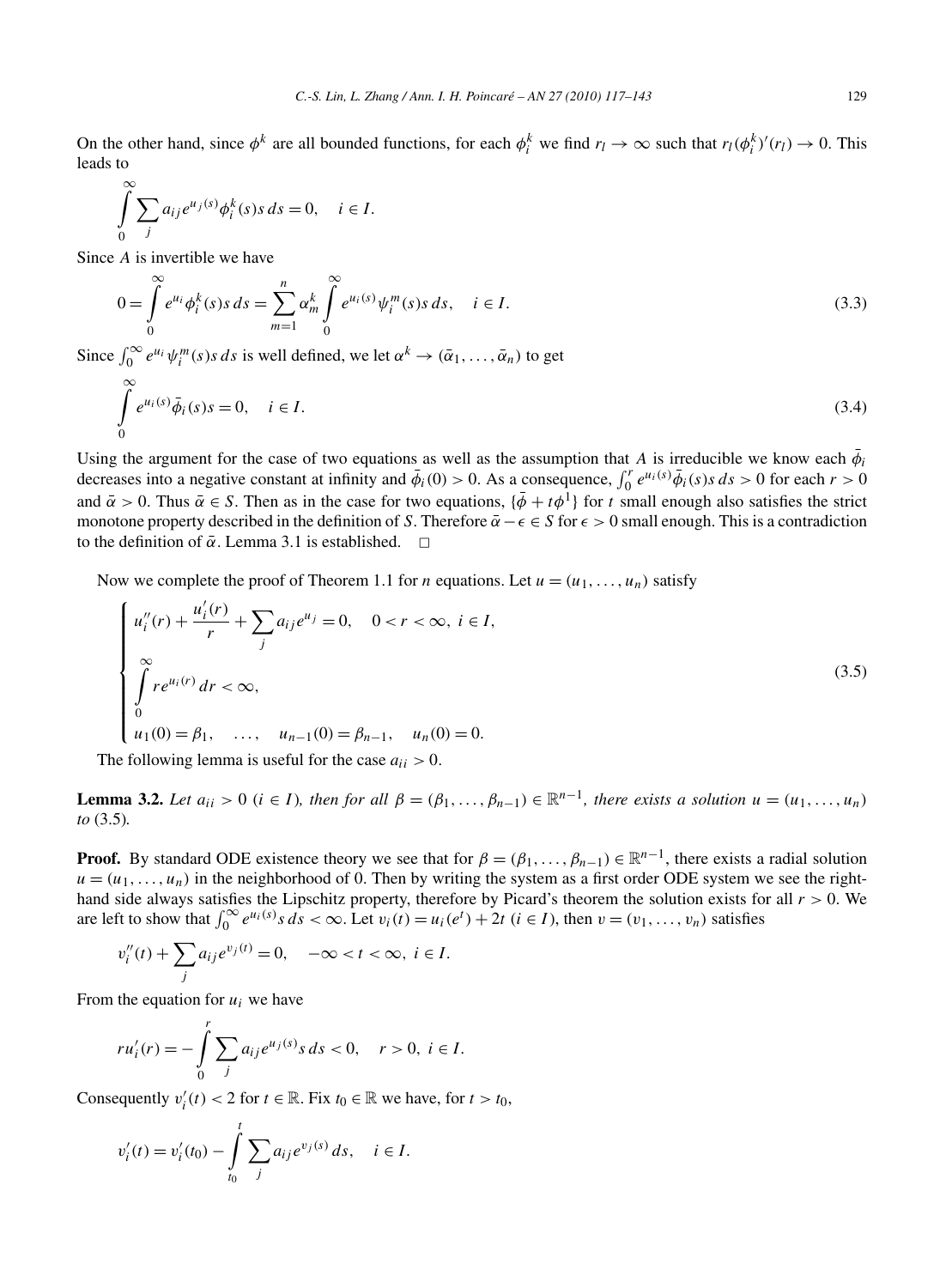Since  $a_{ii} > 0$  and  $a_{ij} \ge 0$ , it is easy to see that there exists  $t > t_0$  such that  $v'_i(t) < 0$ . Choose  $t_1$  such that  $v'_i(t_1) =$  $-\delta$  < 0 for some  $\delta$  > 0, then we see from the equation for *v<sub>i</sub>* that

$$
v_i(t) \leqslant v_i(t_1) - \delta(t - t_1), \quad t > t_1,
$$

which is equivalent to  $u_i(r) < (-2 - \delta) \ln r + C$  for  $r > e^{t_1}$ . Therefore  $\int_0^\infty e^{u_i(s)} s \, ds < \infty$ . Lemma 3.2 is established.  $\Box$ 

Recall that 
$$
\sigma_i = \frac{1}{2\pi} \int_{\mathbb{R}^2} e^{u_i} = \int_0^\infty e^{u_i(s)} s \, ds
$$
.  $\sigma = (\sigma_1, \dots, \sigma_n) \in \Pi$ . Let

$$
\Pi_1 := \{ \beta = (\beta_1, ..., \beta_{n-1}); (3.5) \text{ has a solution} \}.
$$

Note that by Lemma 3.2,  $\Pi_1 = \mathbb{R}^{n-1}$  if  $a_{ii} > 0$  for all  $i \in I$ . The mapping from  $\Pi_1$  to  $\Pi$  is surjective. Here we claim that it is locally one-to-one. Indeed, let **M** be the following matrix:

$$
\mathbf{M} = \begin{pmatrix} \partial_{\beta_1} \sigma_1 & \dots & \partial_{\beta_{n-1}} \sigma_1 \\ \vdots & \ddots & \vdots \\ \partial_{\beta_1} \sigma_{n-1} & \dots & \partial_{\beta_{n-1}} \sigma_{n-1} \end{pmatrix}.
$$

We claim that **M** is non-singular for  $\beta \in \Pi_1$  and  $\sigma \in \Pi$ . We prove this claim by contradiction. Suppose there exists a non-zero vector  $\mathbf{C} = (c_1, \ldots, c_{n-1})^T$  such that  $\mathbf{MC} = \mathbf{0}$ . Then by setting  $\beta = c_1\beta_1 + \cdots + c_{n-1}\beta_{n-1}$  we have

$$
\partial_{\beta}\sigma_1 = \partial_{\beta}\sigma_2 = \dots = \partial_{\beta}\sigma_{n-1} = 0. \tag{3.6}
$$

On the other hand,  $\Pi$  is defined by  $\Lambda_I = 0$ , which reads

$$
\sum_{i,j\in I} a_{ij}\sigma_i\sigma_j = 4\sum_{i\in I} \sigma_i.
$$

By differentiating both sides with respect to *β* we have

$$
\sum_{i} \bigg( \sum_{j} a_{ij} \sigma_j - 2 \bigg) \partial_{\beta} \sigma_i = 0.
$$

Since  $\sum_j a_{ij}\sigma_j > 2$ , (3.6) implies  $\partial_\beta \sigma_n = 0$ . Set  $\phi_i = \partial_\beta u_i$  ( $i \in I$ ), then  $\phi = (\phi_1, \dots, \phi_n)$  satisfies the linearized equation (3.1) and  $\phi_n(0) = 0$ . From  $\partial_\beta \sigma_i = 0$  ( $i \in I$ ) we have

$$
\int_{0}^{\infty} e^{u_i} \phi_i(s) s \, ds = 0, \quad i \in I,
$$

which implies from (3.1) that  $\phi$  is bounded at infinity. By Lemma 3.1  $\phi_i = ru'_i + 2$ , then we see immediately that this is not possible as  $\phi_n(0) = 0$ . Therefore we have proved that **M** is non-singular for all  $\beta = (\beta_1, \dots, \beta_{n-1}) \in \Pi_1$ .

We further assert that there is one-to-one correspondence between *Π*<sup>1</sup> and *Π*. This is proved in two steps as follows.

**Case 1.**  $a_{ii} > 0, i \in I$ .

In this case,  $\Pi_1 = \mathbb{R}^{n-1}$ . The mapping from  $\Pi_1$  to  $\Pi$  is proper and locally one-to-one. Since both  $\mathbb{R}^{n-1}$  and  $\Pi$ are simply connected, there is a one-to-one correspondence between them. Let  $u = (u_1, \ldots, u_n)$  and  $v = (v_1, \ldots, v_n)$ be two radial solutions such that  $u_n(0) = v_n(0) = 0$ ,  $\int_{\mathbb{R}^2} e^{u_i} = \int_{\mathbb{R}^2} e^{v_i}$   $(i \in I)$ . Then  $u_i(0) = v_i(0)$   $(i = 1, ..., n-1)$ . Consequently  $u_i \equiv v_i$  ( $i \in I$ ). Theorem 1.1 is proved for this case.

**Case 2.** There exists  $i_0 \in I$  such that  $a_{i_0, i_0} = 0$ .

We prove this case by a contradiction. Suppose  $\beta^k = (\beta_1^k, \dots, \beta_{n-1}^k) \in \Pi_1$  for  $k = 1, 2$  and  $\beta^1 \neq \beta^2$ , let  $u^k$  be the solution corresponding to  $\beta^k$  such that  $\int_{\mathbb{R}^2} e^{u_i^1} = \int_{\mathbb{R}^2} e^{u_i^2} = \sigma_i$  ( $i \in I$ ).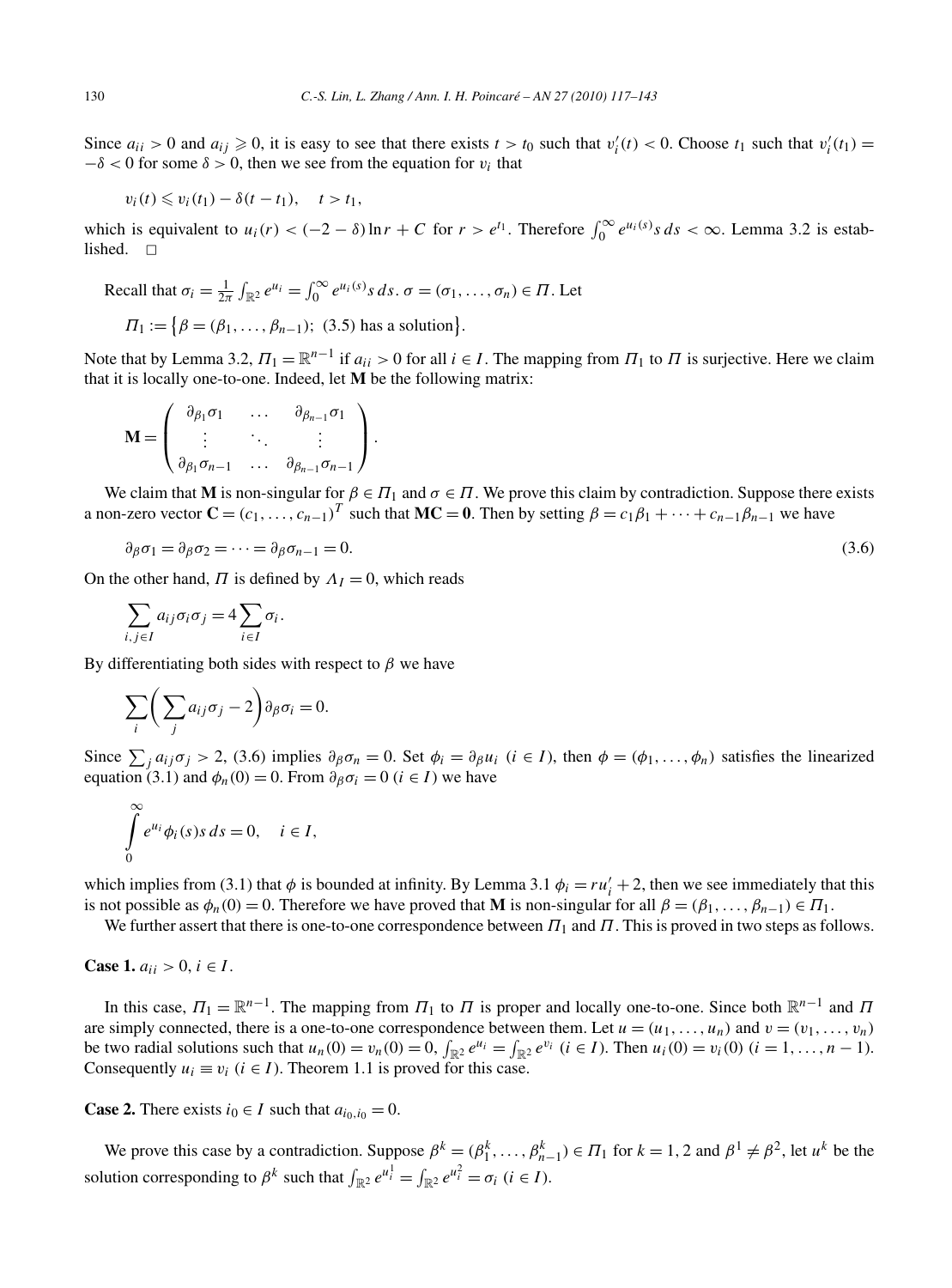Just like the case for two equations, we consider the following system

$$
\begin{cases}\n u_i''(r) + \frac{u_i'(r)}{r} + \sum_j (a_{ij} + \epsilon \delta_{ij})e^{u_j} = 0, \quad 0 < r < \infty, \ i \in I, \\
 \int_0^\infty e^{u_i(r)} r dr < \infty, \quad i \in I, \\
 0 \\
 u_1(0) = \beta_1, \quad \dots, \quad u_{n-1}(0) = \beta_{n-1}, \quad u_n(0) = 0.\n\end{cases} \tag{3.7}
$$

Let  $u^{k, \epsilon}$  be the solution to (3.7) that corresponds to the initial condition  $\beta^k$  ( $k = 1, 2$ ). Let  $\sigma^{k, \epsilon} = (\sigma_1^{k, \epsilon}, \dots, \sigma_n^{k, \epsilon})$ be defined as  $\sigma_i^{k,\epsilon} = \int_0^\infty r e^{u_i^{k,\epsilon}(r)} dr$  (*i* = 1, ..., *n*). By the same argument as in the case of two equations, we have  $\sigma^{k, \epsilon} = (\sigma_1, \ldots, \sigma_n) + o(1)$  ( $k = 1, 2$ ) and

$$
\frac{\partial \sigma_i^{k,\epsilon}}{\partial \beta_j} = \frac{\partial \sigma_i}{\partial \beta_j} + o(1), \quad i = 1, \dots, n, \ j = 1, \dots, n-1, \ k = 1, 2.
$$

Consequently the matrix

$$
\begin{pmatrix}\n\partial_{\beta_1}\sigma_1^{k,\epsilon} & \cdots & \partial_{\beta_{n-1}}\sigma_1^{k,\epsilon} \\
\vdots & \ddots & \vdots \\
\partial_{\beta_1}\sigma_{n-1}^{k,\epsilon} & \cdots & \partial_{\beta_{n-1}}\sigma_{n-1}^{k,\epsilon}\n\end{pmatrix}
$$

is non-singular at  $\beta^1$  or  $\beta^2$  for  $\epsilon$  small. On the other hand,  $\sigma^{1,\epsilon}$  and  $\sigma^{2,\epsilon}$  both satisfy

$$
\begin{cases}\n\Lambda_I^{\epsilon}(\sigma^{k,\epsilon}) = 4 \sum_{\epsilon I} \sigma_i^{k,\epsilon} - \sum_{i,j \in I} (a_{ij} + \epsilon \delta_{ij}) \sigma_i^{k,\epsilon} \sigma_j^{k,\epsilon} = 0, \\
\Lambda_J^{\epsilon} > 0, \quad 0 \subsetneqq J \subsetneqq I.\n\end{cases} \tag{3.8}
$$

We use  $\Pi^{\epsilon}$  to represent the hyper-surface described as above. For  $\sigma^{2,\epsilon} = (\sigma_1^{2,\epsilon}, \dots, \sigma_n^{2,\epsilon}) \in \Pi^{\epsilon}$ , we can find  $\beta^{1,\epsilon} =$  $(\beta_1^{1,\epsilon}, \ldots, \beta_{n-1}^{1,\epsilon})$  such that

$$
\beta_j^{1,\epsilon} = \beta_j^1 + o(1), \quad j = 1, 2, \dots, n-1,
$$

and a solution  $\bar{u}^{1,\epsilon}$  of (3.7) with the initial condition  $(\beta_1^{1,\epsilon}, \ldots, \beta_{n-1}^{1,\epsilon}, 0)$  such that

$$
\int_{0}^{\infty} re^{\bar{u}_{j}^{1,\epsilon}} dr = \sigma_{j}^{2,\epsilon}, \quad j = 1, 2, ..., n-1.
$$

After using  $\Lambda_I^{\epsilon} = 0$  in (3.8) we have

$$
\int\limits_{0}^{\infty}re^{\bar{u}_{n}^{1,\epsilon}} dr = \sigma_{n}^{2,\epsilon}.
$$

Then the difference between  $\beta^1$  and  $\beta^2$  implies  $\beta^{1,\epsilon} \neq \beta^2$  for  $\epsilon$  small. A contradiction to the uniqueness property satisfied by the system (3.7). Theorem 1.1 is proved for all the cases.  $\Box$ 

# **4. Proof of Theorem 1.2**

First we state a Brezis–Merle type lemma: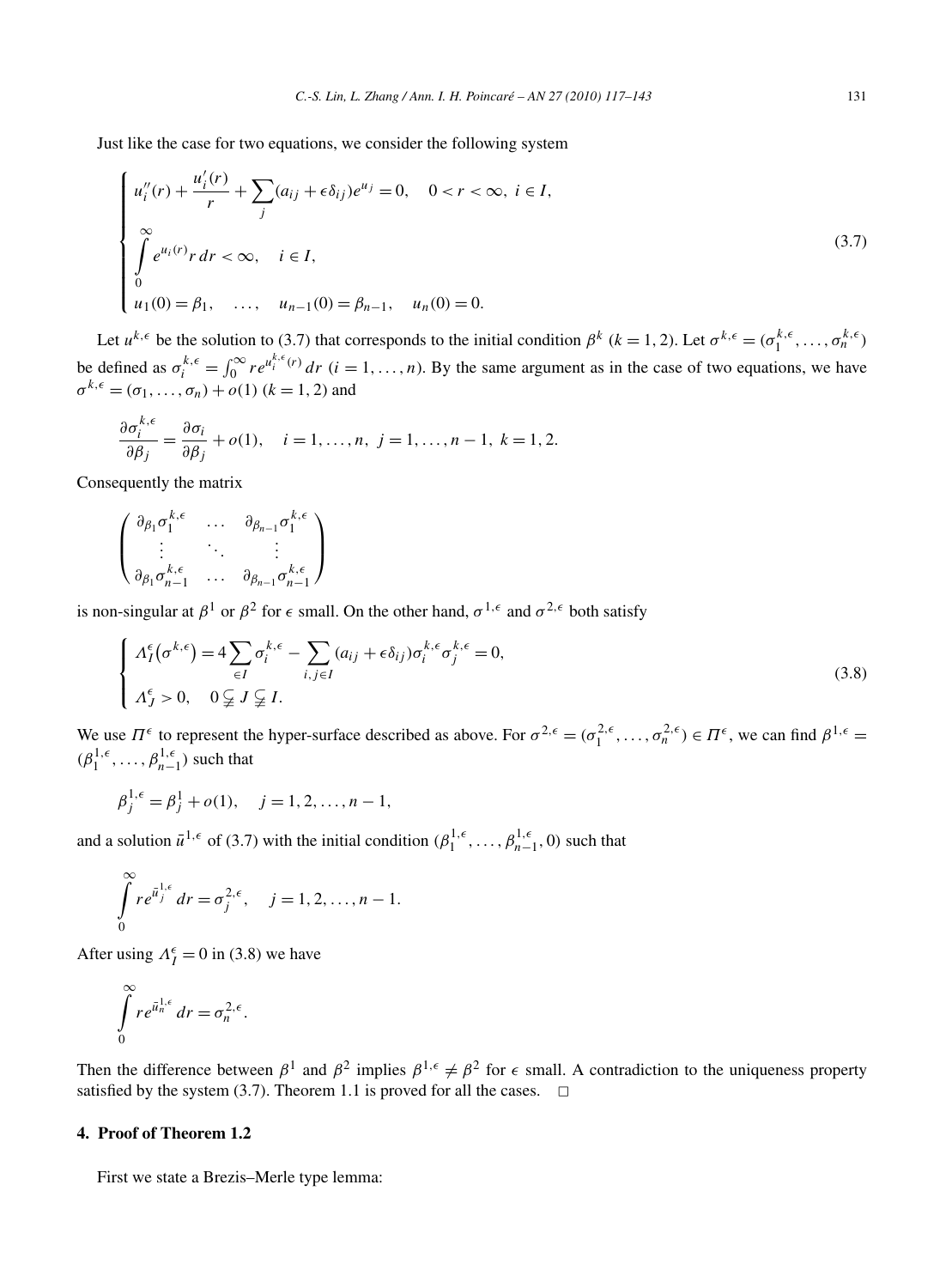**Lemma 4.1.** *Let*  $\Omega$  *be an open, smooth, bounded subset of*  $\mathbb{R}^2$ *. If* 

$$
\sum_{j} \int_{\Omega} a_{ij} h_j^k e^{u_j^k} \leq 4\pi - \delta, \quad i \in I = \{1, \dots, n\},\
$$

*for some*  $\delta > 0$ *, then for any*  $\Omega_1 \subseteq \Omega$ *, there exists*  $C(\delta, \Omega, \Omega_1) > 0$  *such that* 

$$
u_i^k(x) \leqslant C, \quad x \in \Omega_1 \Subset \Omega, \ i \in I.
$$

**Proof.** Let  $f_i^k$  ( $i \in I$ ) be defined as

$$
\begin{cases}\n-\Delta f_i^k(x) = \sum_j a_{ij} h_j^k e^{u_j^k}, & \Omega, \\
f_i^k(x) = 0, & \text{on } \partial \Omega.\n\end{cases}
$$

Then by Theorem 1 of [5], we have

$$
\int\limits_{\Omega}e^{(1+\delta_1)f_i^k}\,dx\leqslant C,
$$

where  $\delta_1 > 0$  depends on  $\delta$ . For any  $\Omega' \subseteq \Omega$ , let  $x \in \Omega'$ , suppose  $B(x, \delta_2) \subset \Omega$ , we have, by the mean value property

$$
u_i^k(x) - f_i^k(x) = \frac{1}{|B(x, \delta_2)|} \int_{B(x, \delta_2)} (u_i^k(y) - f_i^k(y)) dy
$$
  
\n
$$
\leq C \int_{B(x, \delta_2)} (u_i^k(y) - f_i^k(y))^+ dy
$$
  
\n
$$
\leq C \int_{\Omega} (e^{u_i^k} + e^{f_i^k}) \leq C, \quad i \in I.
$$

So by writing  $u_i^k$  as  $u_i^k - f_i^k + f_i^k$  we see that  $e^{u_i^k} \in L^{1+\delta_1}(\Omega'), i \in I$ . Let  $\bar{f}_i^k$  be defined as

$$
\begin{cases}\n-\Delta \bar{f}_i^k(x) = \sum_{j \in I} a_{ij} h_j^k e^{u_j^k(x)}, & \Omega', \\
\bar{f}_i^k(x) = 0, & \text{on } \partial \Omega', \ i \in I.\n\end{cases}
$$

Then standard elliptic estimate gives  $|\bar{f}_i^k| \leq C$  in  $\Omega'$  ( $i \in I$ ). Let  $\Omega'' \subseteq \Omega'$ , then for  $x \in \Omega''$ , as before we have

$$
u_i^k(x) = u_i^k(x) - \bar{f}_i^k(x) + \bar{f}_i^k(x) \leq C \int_{\Omega'} (e^{u_i^k} + e^{\bar{f}_i^k}) + C \leq C.
$$

Lemma 4.1 is established.  $\square$ 

Recall that  $\sigma_i = \frac{1}{2\pi} \int_{\mathbb{R}^2} h_i e^{v_i}$  ( $i \in I$ ) where  $h_i = \lim_{k \to \infty} h_i^k(0)$ . Since  $v = (v_1, \dots, v_n)$  satisfies the Liouville system in  $\mathbb{R}^2$ , we have

$$
\sum_{j \in I} a_{ij} \sigma_j > 2, \quad i \in I. \tag{4.1}
$$

Let  $\bar{\sigma}_i = \lim_{r \to 0} \lim_{k \to \infty} \frac{1}{2\pi} \int_{B_r} h_i^k e^{u_i^k}$ , then the assumption in Theorem 1.2 implies

$$
\bar{\sigma}_i \geqslant \sigma_i, \quad i \in I. \tag{4.2}
$$

So (4.1) also holds for  $\{\bar{\sigma}_i\}_{i \in I}$ .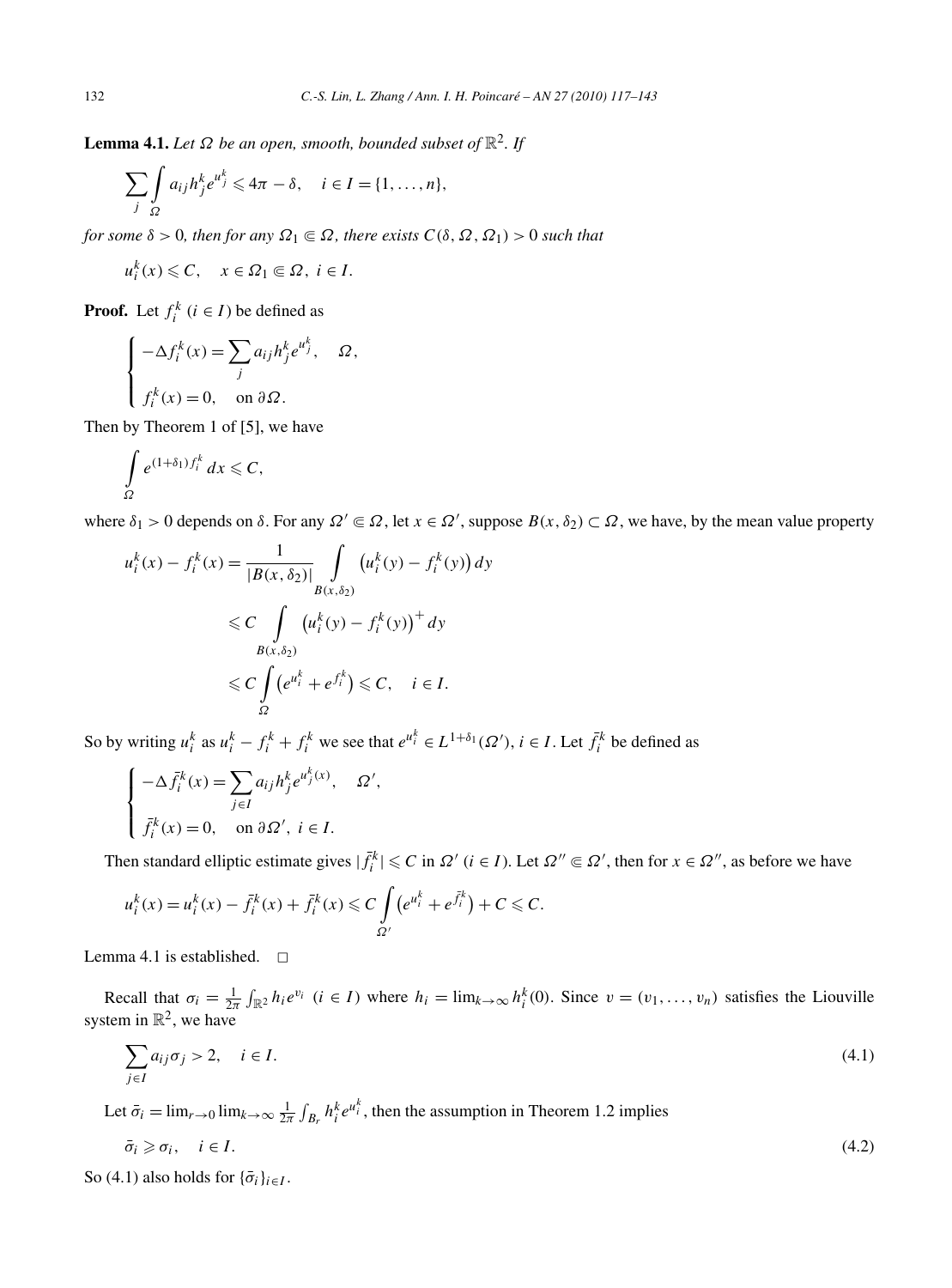**Lemma 4.2.**

$$
\sum_{i,j\in I} a_{ij}\bar{\sigma}_i\bar{\sigma}_j = 4\sum_{i\in I} \bar{\sigma}_i.
$$
\n(4.3)

**Proof.** In the first step we prove that in a small neighborhood of 0, say,  $B(0, r_0)$ ,  $u_i^k|_{\partial B_R} \to -\infty$  for  $i \in I$  and any fixed  $0 < R < r_0$ .

Indeed, since (4.1) holds for  $\bar{\sigma} = (\bar{\sigma}_1, \ldots, \bar{\sigma}_n)$ , we have  $\sum_{j \in I} a_{ij} \bar{\sigma}_j > 2 + 3\epsilon_0$  (*i* ∈ *I*) for some  $\epsilon_0 > 0$ . By the definition of  $\bar{\sigma}_i$ , we find  $r_0$  small and  $r_k \to 0$  such that  $\int_{B_{r_0} \setminus B_{r_k}} e^{u_i^k} \leq \epsilon_0$  ( $i \in I$ ). Let

 $\tilde{v}_i^k(y) = u_i^k(r_k y) + 2 \ln r_k, \quad |y| \leq r_k^{-1} r_0, \ i \in I.$ 

Then the equation for  $\tilde{v}_i^k$  is

$$
-\Delta \tilde{v}_i^k = \sum_{j \in I} a_{ij} h_j^k(r_k) e^{\tilde{v}_j^k}, \quad |y| \leq r_k^{-1} r_0.
$$

Let

$$
\bar{v}_i^k(r) = \frac{1}{2\pi r} \int\limits_{\partial B_r} \tilde{v}_i^k, \quad 1 \leqslant r \leqslant r_k^{-1} r_0, \ i \in I.
$$

Then

$$
\left(\bar{v}_i^k\right)'(r) = \frac{1}{2\pi r} \int\limits_{B_r} \Delta \tilde{v}_i^k = -\frac{1}{2\pi r} \int\limits_{B_r} \sum_j a_{ij} h_j^k(r_k \cdot) e^{\tilde{v}_j^k} dy.
$$

For  $r > 1$ ,

$$
\int_{B_r} \sum_j a_{ij} h_j^k(r_k \cdot) e^{\tilde{v}_j} > 4\pi + 2\epsilon_0, \quad i \in I.
$$

So by the definition of  $\tilde{v}_i^k$ ,

$$
\left(\bar{v}_i^k\right)'(r) \leqslant \left(-2 - \frac{\epsilon_0}{\pi}\right)r^{-1}, \quad r > 1, \ i \in I.
$$

Consequently

$$
\bar{v}_i^k(r_k^{-1}r_0) \leqslant -\left(2+\frac{\epsilon_0}{\pi}\right)\ln r_k^{-1} + C \to -\infty, \quad i \in I.
$$

For any fixed  $R \in (0, r_0)$ ,  $u_i^k$  has bounded oscillation on any  $\partial B_R$ , then we know  $u_i^k \to -\infty$  uniformly on  $\partial B_R$ . As an immediate consequence,  $u^k$  converges to  $-\infty$  on all compact subsets of  $B_1 \setminus \{0\}$  because  $u^k$  is bounded above in  $B_1 \setminus B_R$  and  $u^k$  has bounded oscillation on  $\partial B_1$ .

The second step is to use the first step to evaluate all the terms in the Pohozaev identity. Let  $G(x, y)$  be the Green's function with the Dirichlet condition. By the Green's representation formula we have:

$$
u_i^k(x) = \int_{B_1} G(x, y) \sum_j a_{ij} h_j^k e^{u_j^k} - \int_{\partial B_1} \frac{\partial G(x, y)}{\partial v} u_i^k(y) dS_y, \quad i \in I.
$$

The Pohozaev identity for the system (1.9) defined on *Ω* is of the following form (see Appendix A for the proof):

$$
\sum_{i \in I} \left( \int_{\Omega} (x \cdot \nabla h_i^k) e^{u_i^k} + 2h_i^k e^{u_i^k} \right)
$$
  
= 
$$
\int_{\partial \Omega} \left( \sum_i (x \cdot \nu) h_i^k e^{u_i^k} + \sum_{i,j} a^{ij} \partial_{\nu} u_j^k (x \cdot \nabla u_i^k) - \frac{1}{2} a^{ij} (x \cdot \nu) (\nabla u_i^k \cdot \nabla u_j^k) \right).
$$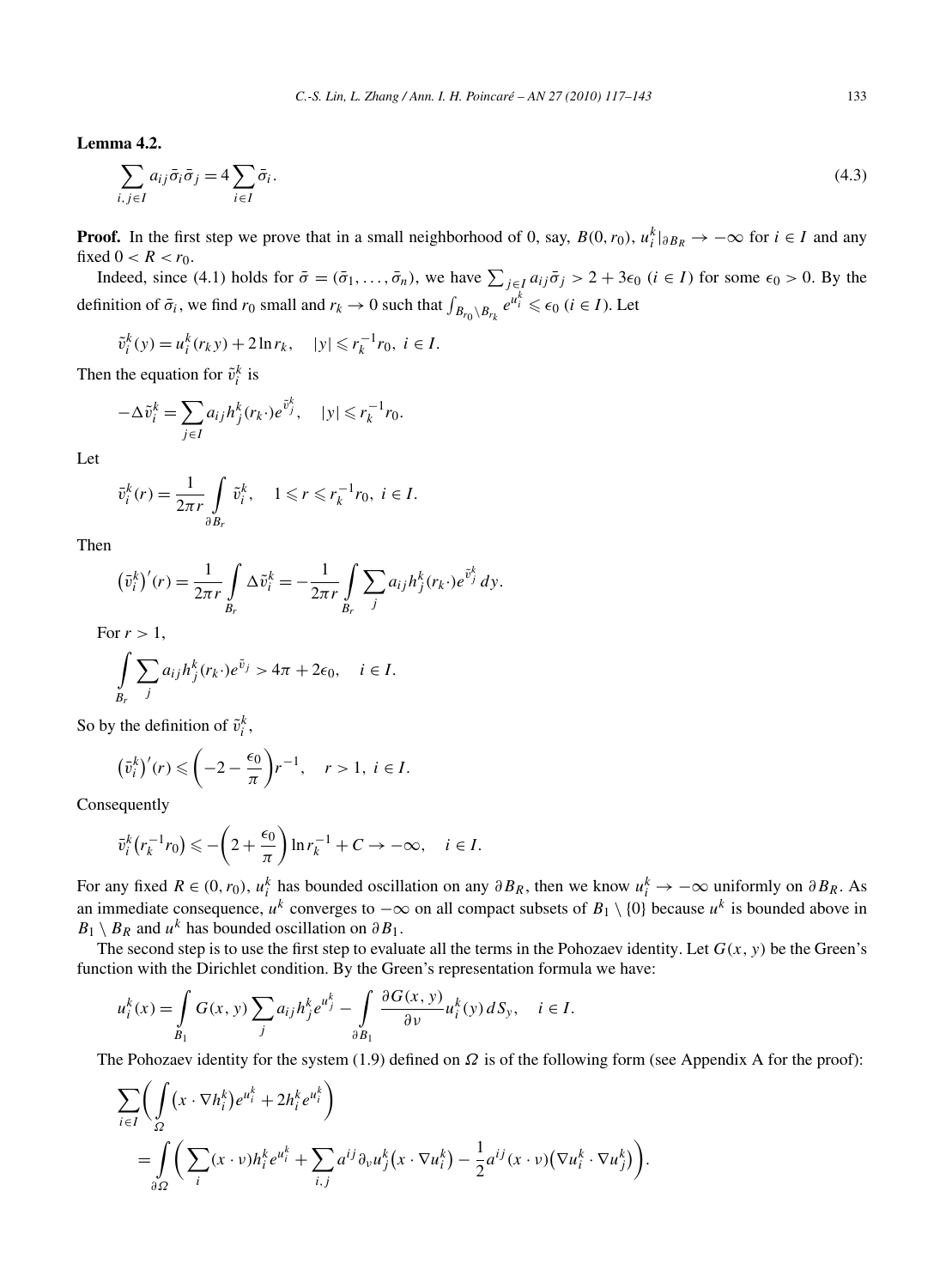Let  $\Omega = B_R$  ( $R \in (0, 1)$ ) in the Pohozaev identity, using the fact that  $u_i^k \to -\infty$  in  $C_{loc}^2(B_1 \setminus \{0\})$  we observe that

$$
\int_{\partial B_R} \sum_i (x \cdot v) h_i^k e^{u_i^k} \to 0 \quad \text{and} \quad \int_{B_R} (x \cdot \nabla h_i^k) e^{u_i^k} \to 0, \quad i \in I.
$$

Also we have

$$
\frac{1}{2\pi} \int\limits_{B_R} \sum_i 2h_i^k e^{u_i^k} \to 2 \sum_i \bar{\sigma}_i.
$$

For  $|x| = R$ ,

$$
\nabla u_i^k(x) = \int_{B_1} \nabla_x G(x, y) \sum_j a_{ij} h_j^k e^{u_j^k} - \int_{\partial B_1} \nabla_x \left( \frac{\partial G(x, y)}{\partial v} \right) u_i^k(y), \quad i \in I.
$$

The second term of the above is the gradient of a harmonic function that has bounded oscillation on *∂B*1. Let  $k \rightarrow \infty$ ,

$$
\partial_r u_i^k(x) \to \frac{\sum_j a_{ij} \bar{\sigma}_j}{R} + O(1), \qquad \partial_\theta u_i^k(x) \to O(1), \quad i \in I, \ |x| = R. \tag{4.4}
$$

Using (4.4) in the Pohozaev identity, we have

$$
\sum_{ij} a_{ij} \bar{\sigma}_i \bar{\sigma}_j = 4 \sum_i \bar{\sigma}_i + O(R).
$$

Lemma 4.2 is established by letting  $R \to 0$ .  $\Box$ 

Now we claim

$$
\bar{\sigma}_i = \sigma_i, \quad i \in I. \tag{4.5}
$$

To see this, let  $s_i = \bar{\sigma}_i - \sigma_i$ . We know from (4.2) that  $s_i \geq 0$  ( $i \in I$ ). Since for  $\{\sigma_i\}_{i \in I}$  we also have

$$
\sum_{ij} a_{ij} \sigma_i \sigma_j = 4 \sum_i \sigma_i
$$

we obtain the following equation for *si* from Lemma 4.2 and the above:

$$
\sum_j \bigg( \sum_i a_{ij} \bar{\sigma}_i \bigg) s_j + \sum_i \bigg( \sum_j a_{ij} \sigma_j \bigg) s_i = 4 \sum_i s_i.
$$

Since both  $\sum_i a_{ij}\bar{\sigma}_i$  and  $\sum_j a_{ij}\sigma_j$  are greater than 2, it is easy to see from the above that  $s_i = 0$  ( $i \in I$ ). (4.5) is proved.  $\vec{b}$   $\vec{b}$ 

Let 
$$
\epsilon_k = e^{-\frac{u_1^k(x_1^k)}{2}}
$$
,  $\bar{h}_i^k(y) = h_i^k(\epsilon_k y + x_1^k)$   $(i \in I)$ . Here we recall that  $u_1^k(x_1^k) = \max_{B_1} u_i^k$   $(i \in I)$ . Then we have 
$$
-\Delta v_i^k = \sum_j a_{ij} \bar{h}_j^k e^{v_j^k}, \quad \Omega_k, i \in I,
$$

where  $\Omega_k := \{y; \epsilon_k y + x_1^k \in B_1\}$ . Let

$$
\sigma_i^k = \frac{1}{2\pi} \int_{B_1} h_i^k e^{u_i^k} \quad \text{and} \quad m_i^k = \sum_j a_{ij} \sigma_j^k, \quad i \in I.
$$
\n
$$
(4.6)
$$

We have  $\sigma_i^k \to \sigma_i$  and  $m_i^k \to m_i > 2$  ( $i \in I$ ).

**Proposition 4.1.** *Given*  $\delta > 0$ *, there exists*  $R(\delta, A, c_0, c_1, \sigma) > 1$  *such that for all large k,* 

$$
\left(-m_i^k - \delta\right) \ln|y| \leqslant v_i^k(y) \leqslant \left(-m_i^k + \delta\right) \ln|y|, \quad y \in \Omega_k \setminus B_{2R}, \ i \in I. \tag{4.7}
$$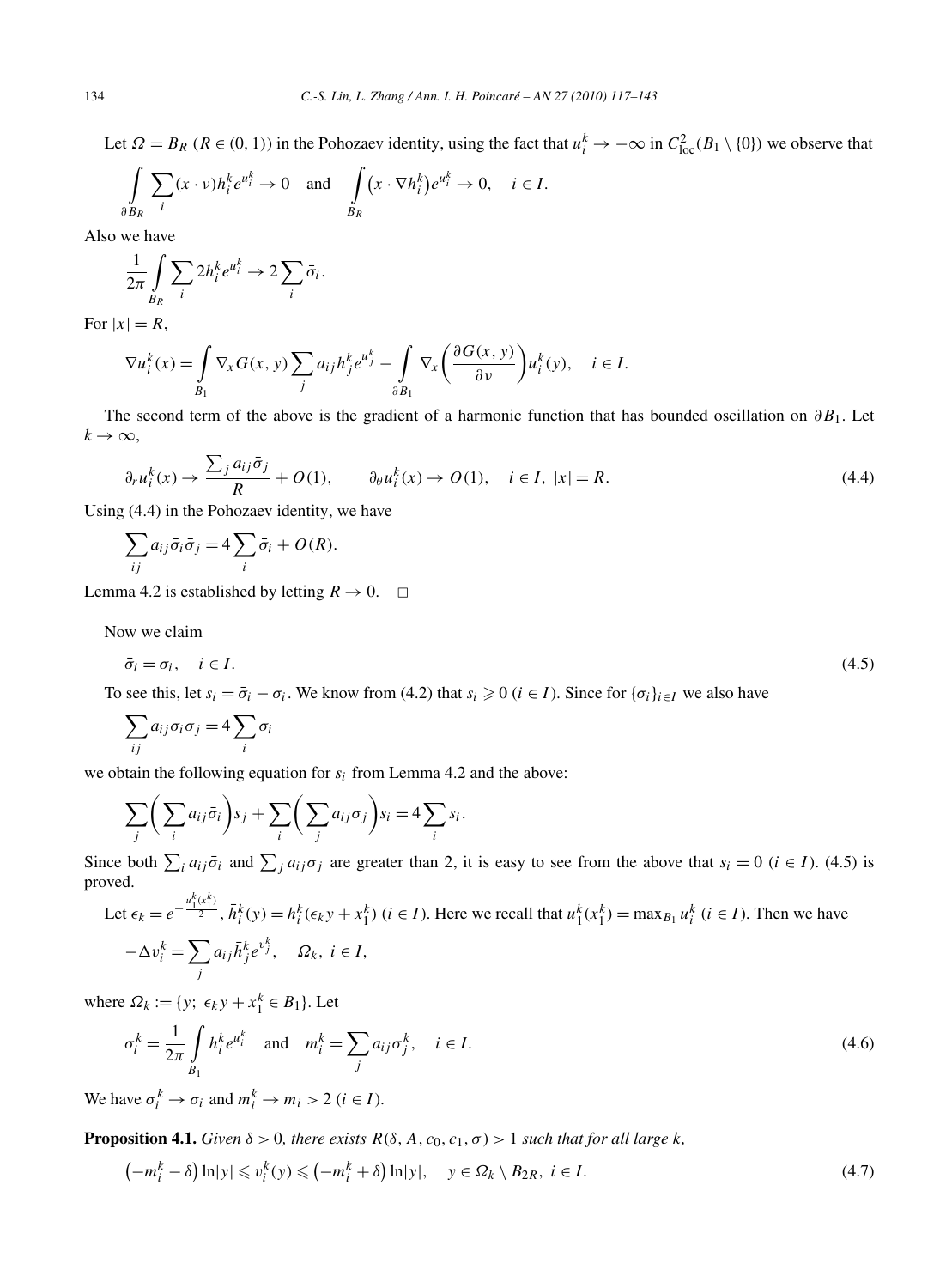**Proof.** By the convergence of  $v_i^k$  to  $v_i$  in  $C_{loc}^2(\mathbb{R}^2)$  we only need to prove (4.7) for  $2R < |y| \leq \epsilon_k^{-1}$  where  $R \gg 1$ . By the Green's representation formula we have, for  $x \in B_1$  and  $i \in I$ ,

$$
u_i^k(x) = \int_{B_1} G(x, z) \left( \sum_j a_{ij} h_j^k e^{u_j^k(z)} \right) - \int_{\partial B_1} \frac{\partial G(x, z)}{\partial v} u_i^k(z).
$$
 (4.8)

Since the major term of the Green's function is  $-\frac{1}{2\pi} \ln|x-z|$  and the oscillation of  $u_i^k$  on  $\partial B_1$  is bounded, we have

$$
u_i^k(x) - u_i^k(x_i^k) = \frac{1}{2\pi} \int_{B_1} \ln \frac{|x_i - z|}{|x - z|} \left( \sum_j a_{ij} h_j^k e^{u_j^k(z)} \right) dz + O(1).
$$

where  $u_i^k(x_i^k) = \max_{B_1} u_i^k$ . Since our assumption is that  $u^k$  converges to  $v = (v_1, \ldots, v_n)$  after scaling. The radial symmetry of  $v_i$  implies

$$
|u_i^k(x_i^k) - u_j^k(x_j^k)| \leq C, \qquad e^{-\frac{1}{2}u_1^k(x_1^k)} |x_i^k - x_j^k| \to 0, \quad i, j \in I.
$$

With this observation and the definition of  $v_k$  (4.8) can be rewritten as

$$
v_i^k(y) = \frac{1}{2\pi} \int_{\Omega_k} \ln \frac{|z|}{|y - z|} \left( \sum_j a_{ij} \bar{h}_j^k e^{v_j^k(z)} \right) dz + O(1), \quad i \in I.
$$
 (4.9)

The proof of (4.7) can be put into two steps. First we show: For  $N > 1$ , there exists  $R \gg 1$  such that for  $|y| > 2R$  and all large *k*,

$$
v_i^k(y) \le -2\ln|y| - N, \quad |y| > 2R, \ i \in I. \tag{4.10}
$$

To this end, we use the argument in Lemma 4.1. Since  $\sigma_i^k \to \sigma_i$ , for  $\epsilon > 0$  small to be determined, we choose  $R \gg 1$  such that

$$
\int_{\Omega_k \setminus B_R} e^{v_i^k} \leqslant \epsilon, \quad i \in I.
$$

Fix  $r > 2R$  and set

$$
\bar{v}_i(z) = v_i^k(rz) + 2\ln r + 2N, \quad \frac{1}{2} < |z| < 2, \ i \in I.
$$

By letting  $\bar{h}_i(z) = \bar{h}_i^k(rz)$  we have

$$
-\Delta \bar{v}_i(z) = \sum_j a_{ij} \bar{h}_j(z) e^{-2N} e^{\bar{v}_j(z)}, \quad \frac{1}{2} < |z| < 2, \ i \in I.
$$

Note that for simplicity we omit *k* in  $\bar{v}_i(z)$  and  $\bar{h}_i$ . It is readily verified that

$$
\int\limits_{\frac{1}{2}<|z|<2} e^{\bar{v}_i(z)} dz \leq e^{2N} \int\limits_{\Omega_k \setminus B_R} e^{v_i^k(y)} dy, \quad i \in I.
$$

Now we choose  $\epsilon$  to be small enough so that

$$
e^{2N} \int\limits_{\Omega_k \setminus B_R} \sum_j a_{ij} \bar{h}_j^k e^{v_j^k} \leq 3\pi, \quad i \in I.
$$

The inequality above implies

$$
\int_{B_2 \setminus B_{\frac{1}{2}}} e^{\bar{v}_i^k} \leqslant C, \quad i \in I,
$$
\n(4.11)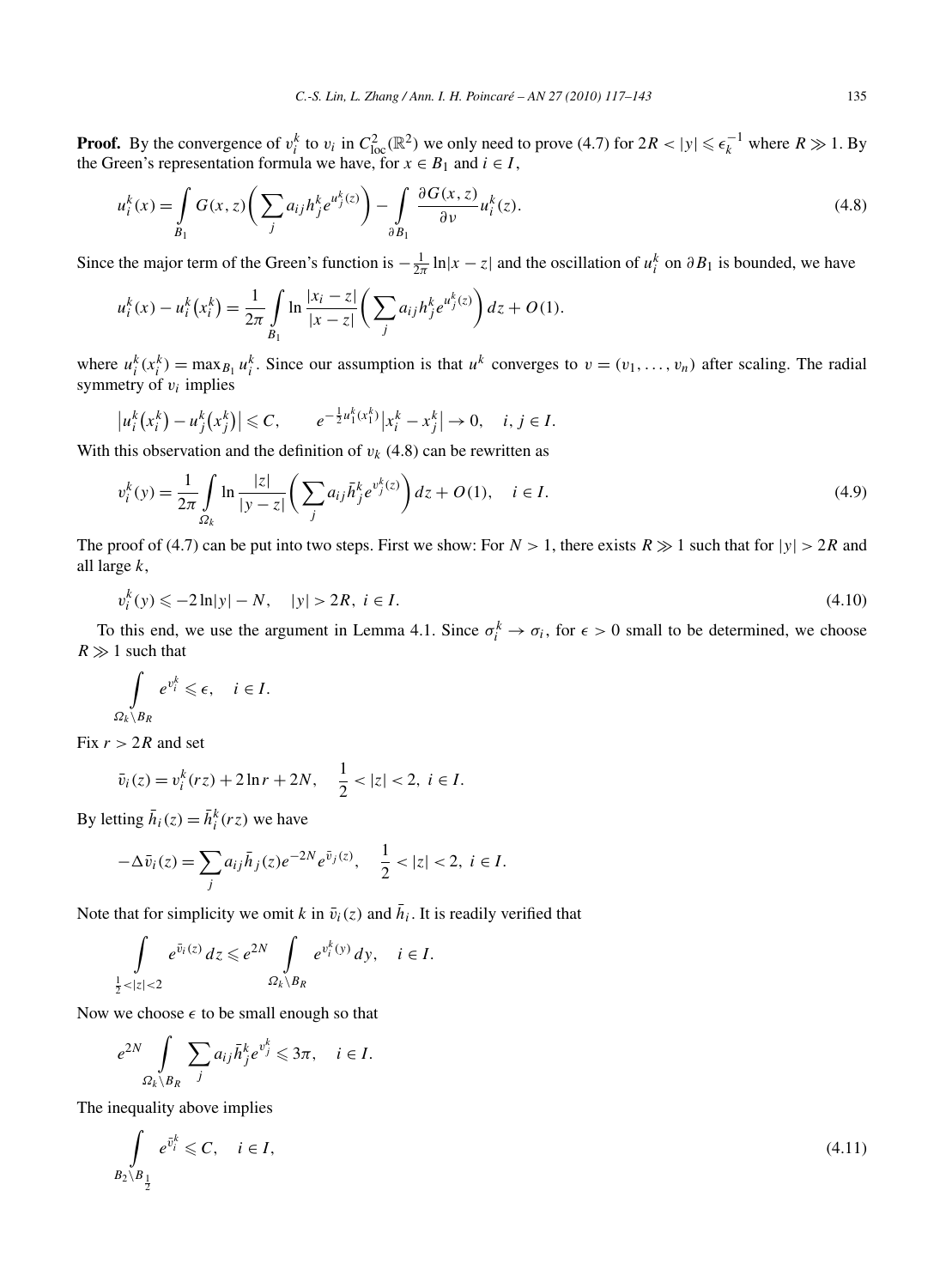where  $C$  is independent of  $N$ . Using  $(4.11)$  and the argument in Lemma 4.1 we have

$$
\bar{v}_i(z) \leqslant c_0, \quad |z| = 1, \ i \in I,\tag{4.12}
$$

where  $c_0$  is a universal constant. (4.10) follows immediately from (4.12).

In the second step we use (4.10) and (4.9) to prove (4.7). First since  $|z| \sim |y - z|$  for  $|z| > 2|y|$ , we have

$$
v_i^k(y) = \frac{1}{2\pi} \int_{B_{2|y|}} \ln \frac{|z|}{|y - z|} \left( \sum_j a_{ij} \bar{h}_j^k e^{v_j^k(z)} \right) dz + O(1).
$$

Next we show that

$$
\frac{1}{2\pi} \int_{B_{2|y|}} |\ln|z| \left( \sum_{j} a_{ij} \bar{h}_j^k e^{v_j^k(z)} \right) dz \leq \frac{\delta}{10} \ln|y|, \quad |y| > R_1,
$$
\n(4.13)

where  $R_1$  will be chosen large in terms of  $\delta$ . Indeed, we can choose  $R_1$  so large that

$$
\frac{1}{2\pi} \int_{B_{2|y|}\setminus B_{R_1}} \sum_j a_{ij} \bar{h}_j^k e^{v_j^k(z)} dz < \delta/10. \tag{4.14}
$$

Then the integral in (4.13) can be divided into two parts, one part is the integration over  $B_{R_1}$ , the other part is the integration on  $B_{2|y|} \setminus B_{R_1}$ . Since  $e^{v_i}$  decays faster than  $|y|^{-2-\delta_1}$  for some  $\delta_1 > 0$ , we use the convergence of  $v_i^k$  to  $v_i$ to obtain that the integration over  $B_{R_1}$  is  $O(1)$ . For the other term it is easy to see from (4.14) that the integration over  $B_{2|y|} \setminus B_{R_1}$  is less than  $\frac{\delta}{5} \ln|y|$ . The last term to deal with is

$$
-\frac{1}{2\pi}\int_{B_{2|y|}}\ln|y-z|\bigg(\sum_j a_{ij}\bar{h}_j^k e^{v_j^k(z)}\bigg)dz.
$$

For this we divide  $B_{2|y|}$  into two sub-regions:

$$
\Omega_1 = \big\{ z \in \Omega_k; \ |z| < |y|/2 \big\}, \qquad \Omega_2 := B_{2|y|} \cap \Omega_k \setminus \Omega_1.
$$

Since  $|y - z|$  ∼  $|y|$  for  $z \in \Omega_1$  and

$$
\left|\frac{1}{2\pi}\int\limits_{\Omega_1}\sum_j a_{ij}\bar{h}_j e^{v_j^k}-m_1^k\right|\leqslant \frac{\delta}{20}
$$

for |*y*| large. We obtain immediately that

$$
\left|\frac{1}{2\pi}\int\limits_{\Omega_1}\ln|y-z|\bigg(\sum_j a_{ij}\bar{h}_i^k e^{v_i^k(z)}\bigg)dz-m_i^k\ln|y|\right|\leq \frac{\delta}{10}\ln|y|,\quad |y|>R_1.
$$

To estimate the last term:  $-\frac{1}{2\pi} \int_{\Omega_2} \ln|y-z| (\sum_j a_{ij} \bar{h}_j^k e^{v_j^k(z)}) dz$ , we use polar coordinates and (4.10) to obtain

$$
\left| \int\limits_{\Omega_2} \ln|y-z| \left( \sum_j a_{ij} \bar{h}_j^k e^{v_j^k(z)} \right) dz \right| \leqslant Ce^{-N} \ln|y|
$$

for a universal constant *C*. Choose *N* large enough we see this term is less than  $\frac{\delta}{10} \ln|y|$ . Proposition 4.1 is established.  $\square$ 

Since  $m_i^k \to m_i > 2$ ,  $e^{v_i(y)} \sim O(|y|^{-2-\delta_2})$  for some  $\delta_2 > 0$ . Using this in the proof of Proposition 4.1 again we see that

$$
\left|v_i^k(y) - m_i^k \ln(1+|y|)\right| \leqslant C(A, c_0, c_1, \sigma), \quad y \in \Omega_k, \ i \in I. \tag{4.15}
$$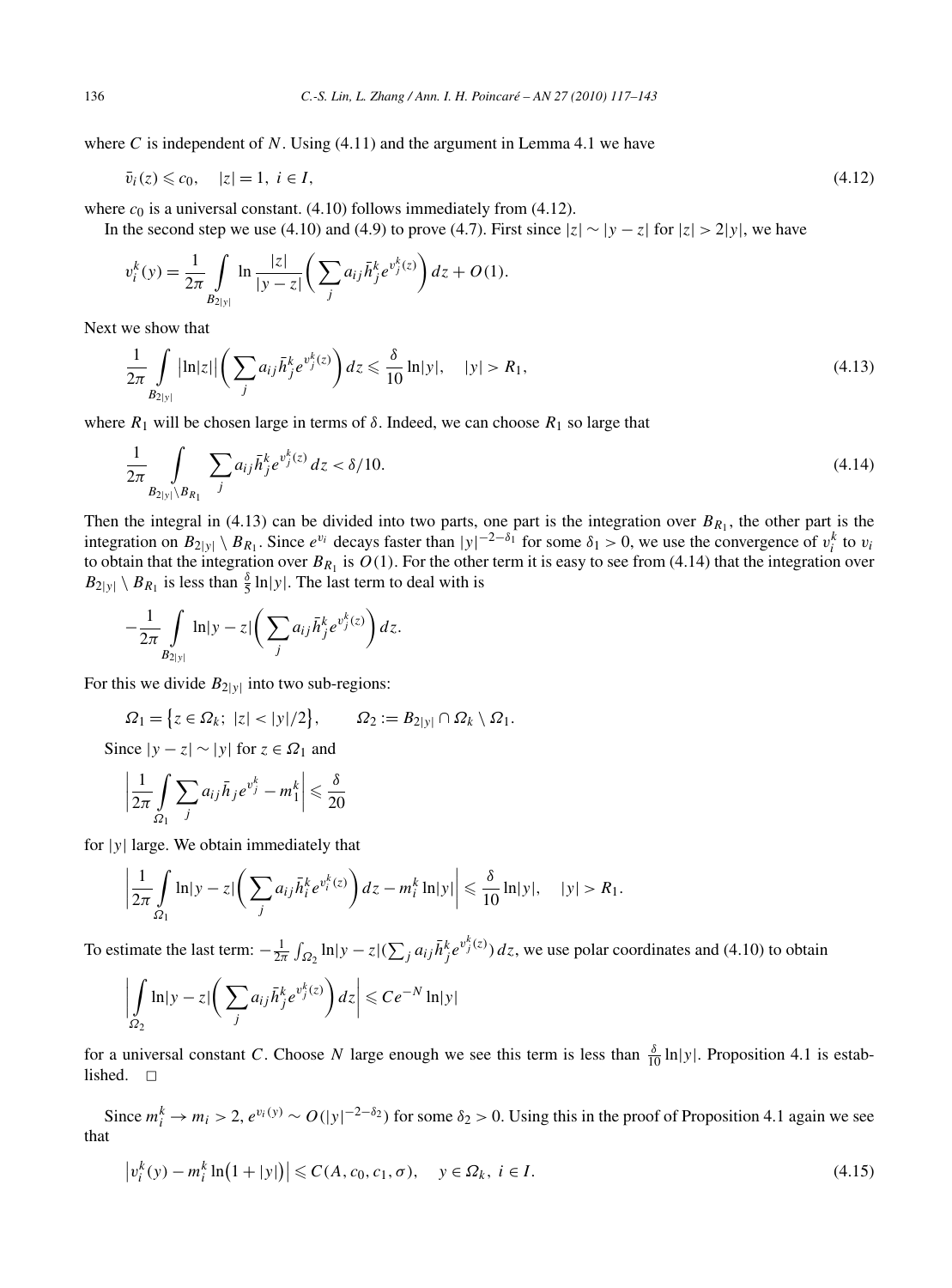**Proposition 4.2.**

$$
\sum_{ij} a_{ij} \sigma_i^k \sigma_j^k = 4 \sum_i \sigma_i^k + O(\epsilon_k^c)
$$
\n(4.16)

*where*  $c > 0$  *is a small number.* 

**Remark 4.1.** Proposition 4.2 is equivalent to the second statement of Theorem 1.2.

**Proof of Proposition 4.2.** Let  $m > 2$  be less than  $m_i^k$  ( $i \in I$ ) and  $L_k = \epsilon_k^{-c}$  for  $c > 0$  small. We estimate each term of the Pohozaev identity on  $E_k := B(0, L_k)$ :

$$
\sum_{i} \bigg( \int_{E_k} (y \cdot \nabla \bar{h}_i^k) e^{v_i^k} + 2 \bar{h}_i^k e^{v_i^k} \bigg) = L_k \int_{\partial E_k} \bigg( \sum_{i} \bar{h}_i^k e^{v_i^k} + \sum_{ij} \bigg( a^{ij} \partial_\nu v_i^k \partial_\nu v_j^k - \frac{1}{2} a^{ij} \big( \nabla v_i^k \cdot \nabla v_j^k \big) \bigg) \bigg).
$$

By the decay rate of  $v_j^k$   $(j = 1, 2)$ , we have

$$
\int_{E_k} (y \cdot \nabla \bar{h}_i^k e^{v_i^k}) = \epsilon_k \int_{E_k} y \cdot \nabla h_i^k (\epsilon_k y + x_1^k) e^{v_i^k} = O(\epsilon_k), \quad i \in I,
$$
\n
$$
\int_{E_k} 2\bar{h}_i^k e^{v_i^k} = 4\pi \sigma_i^k + O\left(L_k^{-m+2}\right), \quad i \in I.
$$

Similarly

$$
\int_{\partial E_k} L_k \bar{h}_i^k e^{v_i^k} = O\big(L_k^{-m+2}\big), \quad i \in I.
$$

Now we estimate  $\nabla v_i^k$  ( $i \in I$ ). By the Green's representation formula:

$$
\nabla v_i^k(y) = \int_{\Omega_k} \nabla_y G(y, \eta) \left( \sum_j a_{ij} \bar{h}_j^k e^{v_j^k(\eta)} \right) d\eta - \int_{\partial \Omega_k} \nabla_y \left( \frac{\partial G(y, \eta)}{\partial v} \right) v_i^k(\eta) dS_{\eta}, \quad i \in I. \tag{4.17}
$$

The last term above is the gradient of a harmonic function. We know that if  $f$  is a harmonic function on  $B_R$ , then  $|\nabla f(0)| \leq C \cdot osc(f)/R$ . By this reason we know that, since  $v_i^k$  has bounded oscillation on  $\partial \Omega_k$  and  $|y| = L_k \ll \epsilon_k^{-1}$ , the last term of (4.17) is  $O(\epsilon_k)$ .

To estimate the first term of (4.17), we use

$$
G(y, \eta) = -\frac{1}{2\pi} \ln|y - \eta| + H_k(y, \eta).
$$

For  $|y| = L_k$ ,  $H_k(y, \eta)$ , as a function of  $\eta$ , is a harmonic function of the order  $O(\ln \epsilon_k^{-1})$  on  $\partial \Omega_k$ . So for  $\eta \in E_k$ , using  $H_k(y, \eta) = H_k(\eta, y)$  and standard gradient estimate for harmonic functions, we have

$$
\left|\nabla_{\mathbf{y}} H_k(\mathbf{y}, \eta)\right| = \left|\nabla_{\eta} H_k(\mathbf{y}, \eta)\right| \leqslant C \frac{\max_{\partial \Omega_k} H_k}{\epsilon_k^{-1}} = O\left(\epsilon_k^{\delta}\right).
$$

Consequently

$$
\int\limits_{E_k} \nabla_{\mathbf{y}} H_k(\mathbf{y}, \eta) \bigg(\sum_j a_{ij} \bar{h}_j^k e^{v_j^k}\bigg) = O\big(\epsilon_k^{\delta}\big)
$$

for  $\delta \in (0, 1)$ . We are left with the estimate of the term

$$
-\frac{1}{2\pi}\int\limits_{E_k}\nabla_{\mathbf{y}}\big(\ln|\mathbf{y}-\eta|\big)\sum_j a_{ij}\bar{h}_j^k e^{\mathbf{v}_j^k(\eta)}\,d\eta.
$$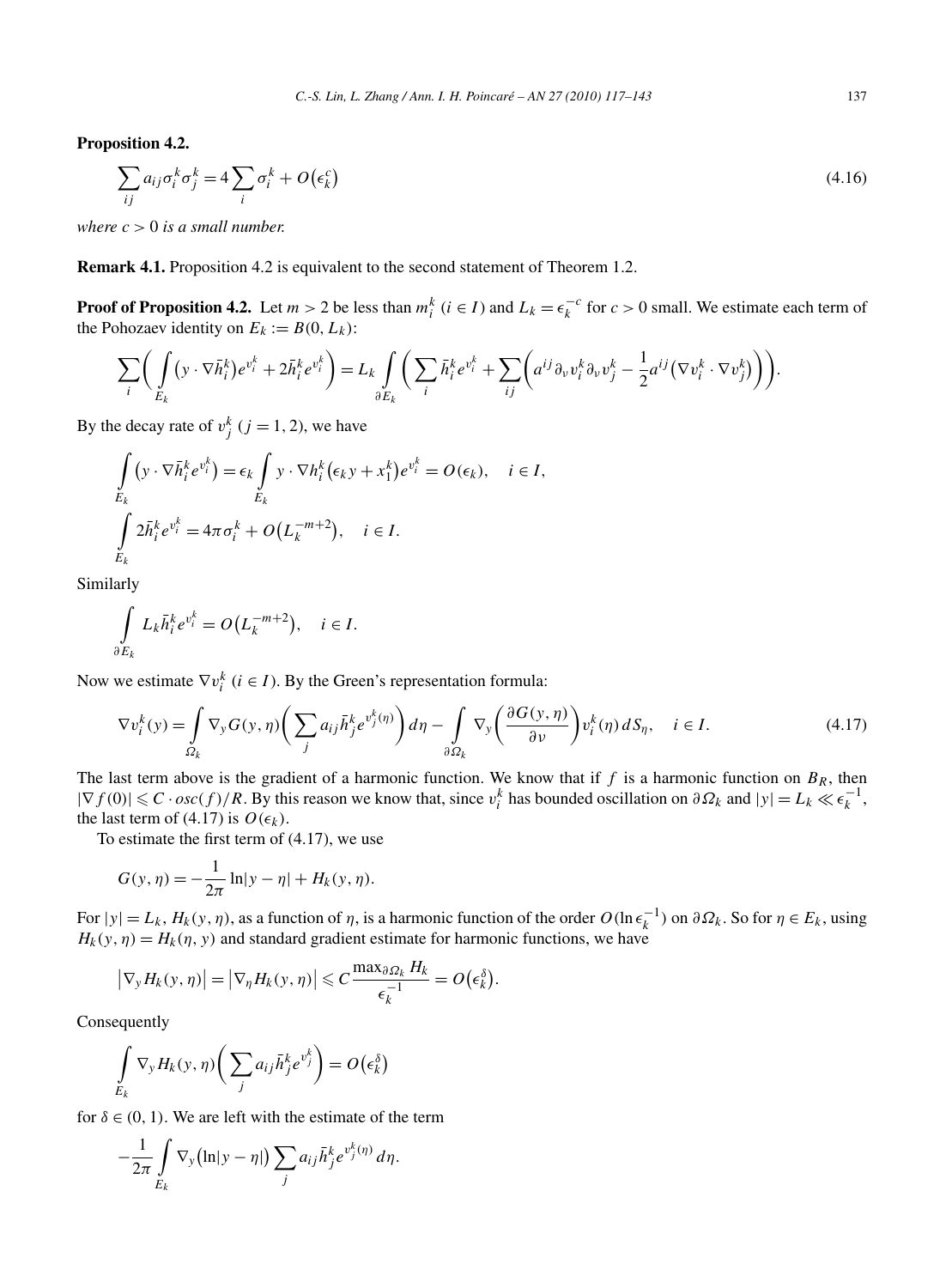For this we use

$$
\partial_{y_a} \left( -\frac{1}{2\pi} \ln|y - \eta| \right) - \partial_a \left( -\frac{1}{2\pi} \ln|y| \right)
$$
  
= 
$$
-\frac{1}{2\pi} \frac{-\eta_a |y|^2 - y_a |\eta|^2 + 2y_a \sum_{i=1}^2 y_i \eta_t}{|y - \eta|^2 |y|^2}, \quad a = 1, 2,
$$

and elementary estimate to obtain

$$
-\frac{1}{2\pi}\int\limits_{E_k}\nabla_y(\ln|y-\eta|-\ln|y|)\bigg(\sum_j a_{ij}\overline{h}_j^k e^{v_j^k(\eta)}\bigg)d\eta=O\big(L_k^{-m+1}\ln L_k\big).
$$

Consequently

$$
\partial_a v_i^k(y) = \int_{\Omega_k} \partial_a \left( -\frac{1}{2\pi} \ln|y| \right) \left( \sum_j a_{ij} \bar{h}_j^k e^{v_j^k} \right) d\eta
$$
  
= 
$$
-m_i^k \frac{y_a}{|y|^2} + O\left( L_k^{-m+1} \ln L_k \right), \quad i \in I, \ a = 1, 2.
$$

Using this in the computation of the Pohozaev identity we obtain (4.16). Proposition 4.2 is established.  $\Box$ 

Now we are in the position to prove (1.15). One can find  ${\{\sigma_{i,k}\}}_{i\in I}$  that satisfies  $\Lambda_I(\sigma_{i,k})=0$ , which is

$$
\sum_{i,j} a_{ij} \sigma_{ik} \sigma_{jk} = 4 \sum_{i} \sigma_{ik}
$$

so that

$$
\sigma_{i,k} = \sigma_i^k, \quad i = 1, \dots, n-1, \qquad \sigma_{n,k} - \sigma_n^k = O(\epsilon_k^{\delta})
$$
\n
$$
(4.18)
$$

for some  $\delta > 0$ . For  $\{\sigma_{i,k}\}_{i \in I}$  we let  $\bar{V}^k = (\bar{V}_1^k, \dots, \bar{V}_n^k)$  be the unique global solution so that  $\{\bar{V}_i^k\}_{i \in I}$  are radial with respect to the origin,

$$
\frac{1}{2\pi} \int_{\mathbb{R}^2} h_i^k(0) e^{\bar{V}_i^k} = \sigma_{i,k}, \quad i \in I, \qquad \bar{V}_1^k(0) = 0.
$$

Note that the uniqueness is proved in Theorem 1.1. Using  $\sigma_{i,k} \to \sigma_i$  ( $i \in I$ ) as  $k \to \infty$ , we assert that  $\bar{V}_i^k \to v_i$  ( $i \in I$ ) in  $C_{\text{loc}}^2(\mathbb{R}^2)$  because  $v = (v_1, \ldots, v_n)$  is the only radial solution that satisfies  $\frac{1}{2\pi} \int_{\mathbb{R}^2} h_i e^{v_i} = \sigma_i$  and  $v_1(0) = 0$ . On the other hand, by standard potential analysis

$$
\left|\bar{V}_i(y) + \bar{m}_{i,k} \ln|y|\right| \leqslant C(A,\sigma), \quad |y| > 2,
$$

where  $\bar{m}_{i,k} = \sum_j a_{ij} \sigma_{j,k}$ . (4.18) implies  $|\bar{m}_{i,k} - m_i^k| = O(\epsilon_k^{\delta})$ . Thus by (4.15) we have

$$
\left|v_i^k(y) - \bar{V}_i^k(y)\right| \leqslant C(A, c_0, c_1, \sigma), \quad y \in \Omega_k.
$$

Let  $V_i^k$  be defined by

$$
V_i^k(\epsilon_k y) + 2 \log \epsilon_k = \bar{V}_i^k(y),
$$

then the second statement of Theorem 1.2 is established.  $\Box$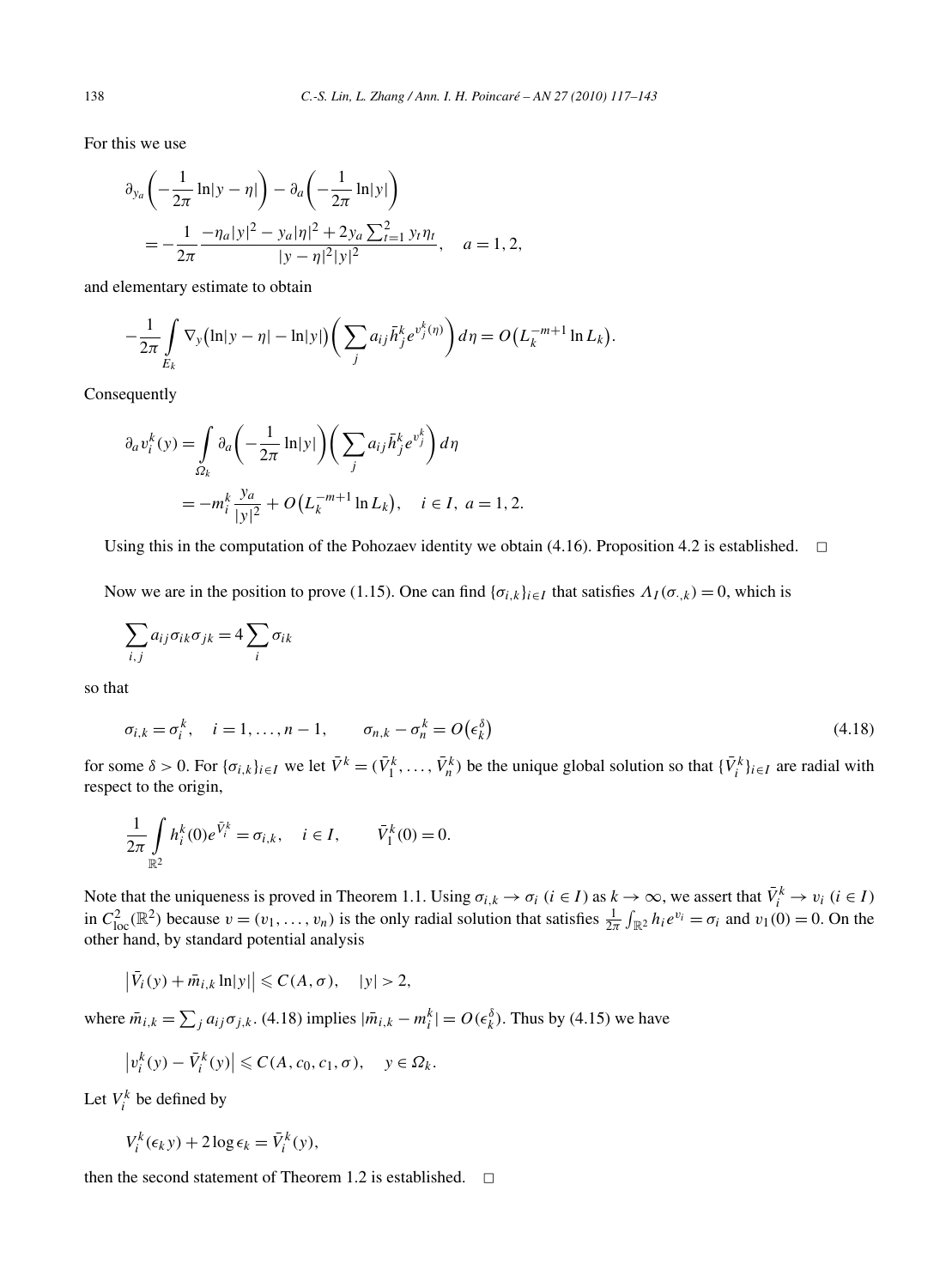#### **5. Proof of Theorem 1.3 and (1.16)**

In this section we prove Theorem 1.3 and (1.16). Let

$$
\tilde{u}_i^k = u_i^k - \psi_i^k, \qquad \tilde{h}_i^k = h_i^k e^{\psi_i^k}, \quad i \in I.
$$

Since  $\psi_i^k(0) = 0$  we have

$$
\frac{\nabla \tilde{h}_i^k(0)}{\tilde{h}_i^k(0)} = \nabla \psi_i^k(0) + \frac{\nabla h_i^k(0)}{h_i^k(0)}.
$$

Let  $|\xi| = 1$  be a unit vector, then a Pohozaev identity for  $\tilde{u}^k = (\tilde{u}_1^k, \dots, \tilde{u}_n^k)$  is of the form (see Appendix A for the proof)

$$
\int_{B_R} \bigg(\sum_i \partial_{\xi} \tilde{h}_i^k e^{\tilde{u}_i^k} \bigg) = \int_{\partial B_R} \bigg(\sum_i e^{\tilde{u}_i^k} \tilde{h}_i^k(\xi \cdot \nu) + \sum_{ij} a^{ij} \bigg(\partial_{\nu} \tilde{u}_i^k \partial_{\xi} \tilde{u}_j^k - \frac{1}{2}(\xi \cdot \nu) \big(\nabla \tilde{u}_i^k \cdot \nabla \tilde{u}_j^k\big)\bigg)\bigg).
$$

By choosing  $0 < R < 1$ , it is easy to see from the decay rate of  $\tilde{u}_i^k$  that

$$
\int\limits_{\partial B_R} \sum_i \bigl( e^{\tilde{u}_i^k} \tilde{h}_i^k(\xi \cdot \nu) \bigr) \to 0.
$$

Also, since  $\tilde{h}_i^k e^{\tilde{u}_i^k} \to 2\pi \sigma_i \delta_0$  in distributional sense, the left-hand side of the Pohozaev identity tends to

$$
2\pi\sum_i\frac{\partial_{\xi}\tilde{h}_i(0)}{\tilde{h}_i(0)}\sigma_i.
$$

To consider the limit of  $\nabla \tilde{u}_i^k(x)$  for  $|x| = R$ , we use the Green's representation formula:

$$
\tilde{u}_i^k(x) = \int_{B_1} G(x, \eta) \bigg( \sum_j a_{ij} \tilde{h}_j^k(\eta) e^{\tilde{u}_j^k(\eta)} \bigg) + \text{constant}.
$$

By taking the derivative on *x* and letting  $k \to \infty$ , we have

$$
\nabla \tilde{u}_i^k(x) \to 2\pi m_i \nabla_1 G(x, 0) = m_i \frac{x}{|x|}, \quad i \in I.
$$

Using this in the computation of the Pohozaev identity we see the limit of the right-hand side is 0. Therefore we have obtained:

$$
\sum_{i} \frac{\partial_{\xi} \tilde{h}_i(0)}{\tilde{h}_i(0)} \sigma_i = 0.
$$

Since  $\xi$  is arbitrary, Theorem 1.3 is established.  $\Box$ 

**Proof of (1.16).** Since  $\int_M h_i^k e^{u_i^k} = 1$  ( $i \in I$ ) the equation for  $\{u^k\}$  is (see (1.8))

$$
\Delta_{g}u_{i}^{k} + \sum_{j=1}^{n} \rho_{j}a_{ij}\left(h_{j}^{k}e^{u_{j}^{k}} - 1\right) = 0, \quad M. \tag{5.1}
$$

Recall that  $\{p_1, \ldots, p_m\}$  are disjoint blowup points for  $\{u^k\}$ . Let

$$
\sigma_{it} = \lim_{r \to 0} \lim_{k \to \infty} \frac{1}{2\pi} \int_{B(p_t, r)} h_i^k e^{u_i^k} dV_g. \tag{5.2}
$$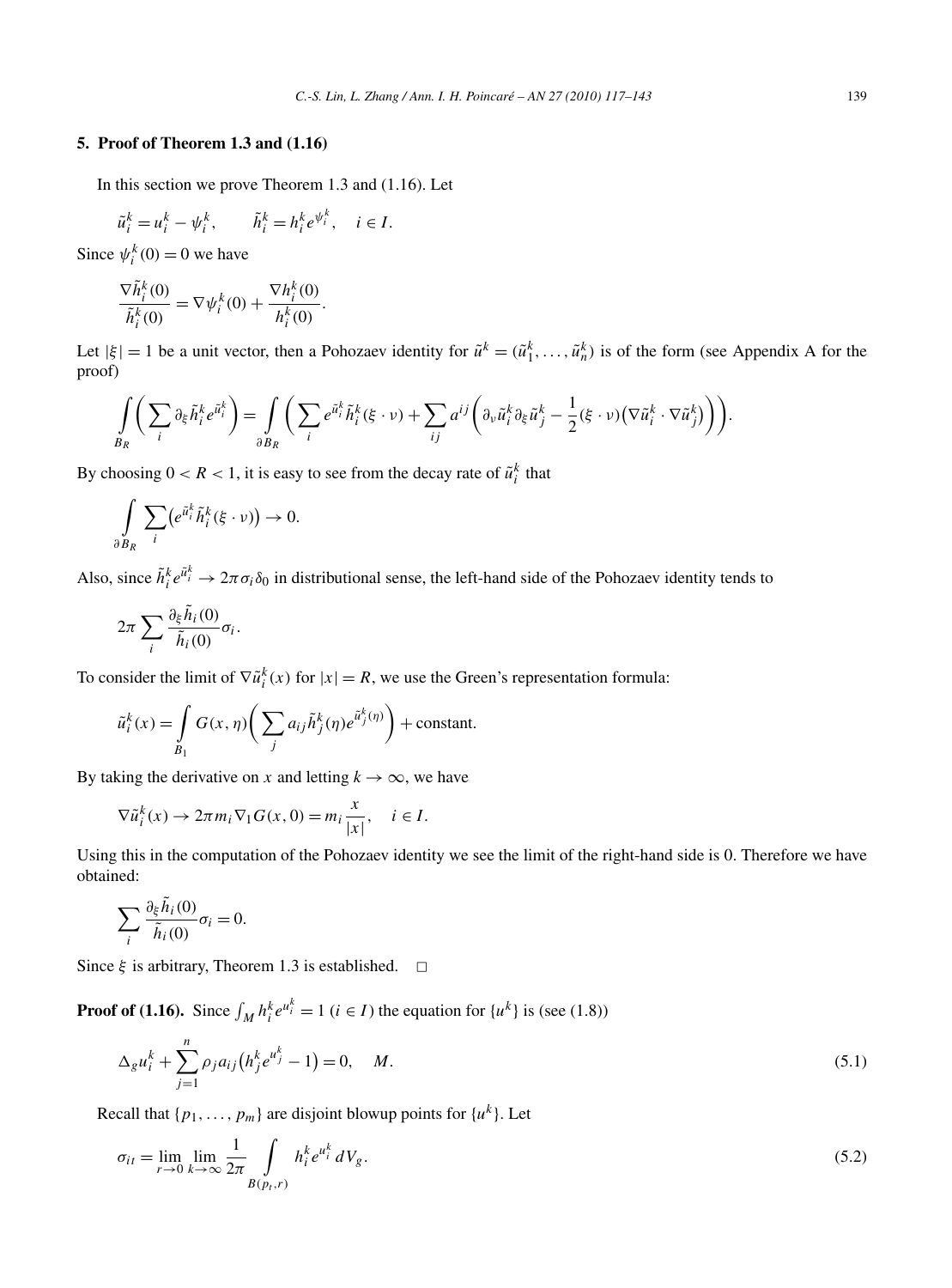Our assumption is that around each  $p_t$ ,  $\{u^k\}$  converges to a Liouville system of *n* equations after scaling. Let  $\delta > 0$  be small enough so that  $B(p_t, \delta)$  ( $t = 1, ..., m$ ) are disjoint. For each  $t$ , let  $M_t^k$  be the maximum of  $\{u_i^k\}_{i \in I}$  in  $B(p_t, \delta)$ . In the isothermal coordinates around  $p_t$ ,  $g = e^{\phi} \delta_0$  and  $\Delta_g = e^{-\phi} \Delta$  where  $\delta_0$  is the Euclidean metric. We also have  $\phi(0) = |\nabla \phi(0)| = 0$ . With these properties (5.1) in  $B(p_t, \delta)$  becomes

$$
\Delta u_i^k + \sum_{j=1}^n \rho_j a_{ij} e^{\phi} h_j (e^{u_j^k} - 1) = 0, \quad B_\delta, \ i \in I.
$$

Let *fi* satisfies

$$
\Delta f_i = \sum_j \rho_j a_{ij} e^{\phi} h_j, \quad B_{\delta}, \ i \in I,
$$

and  $f_i = 0$  on  $\partial B_\delta$ , then the equation for  $u_i^k$  can further be written as

$$
\Delta(u_i^k + f_i) + \sum_j \rho_j a_{ij} e^{\phi - f_i} h_j e^{u_j^k + f_i} = 0, \quad B_\delta, \ i \in I.
$$
\n(5.3)

Let

$$
\sigma_{it}^k = \frac{1}{2\pi} \int_{B_\delta} h_i^k e^{\phi} e^{u_i^k}, \qquad m_{it}^k = \sum_j a_{ij} \sigma_{jt}^k.
$$

By Theorem 1.2 and  $\phi(0) = 0$  the limit of  $\sigma_{it}^k$  is  $\sigma_{it}$  (defined in (5.2)). Let  $m_{it} > 2$  be the limit of  $m_{it}^k$ , then from Theorem 1.2 we have, for  $x \in \partial B(p_t, \delta)$ :

$$
u_i^k(x) = -\frac{m_{it}^k - 2}{2} M_t^k + O(1), \quad x \in \partial B(p_t, \delta), \ i \in I, \ t = 1, \dots, m. \tag{5.4}
$$

From the Green's representation of  $u_i^k$  it is easy to see that the difference between  $u_i^k(x)$  and  $u_i^k(y)$  for *x*, *y* away from the blowup set is uniformly bounded. Therefore for fixed  $t_1$  and  $t_2$ , using  $M_t^k \to \infty$  we obtain from (5.4) that

$$
\frac{m_{it_1} - 2}{m_{it_2} - 2} = \lambda_{t_1 t_2}, \quad i \in I.
$$
\n(5.5)

We claim that  $\lambda_{t_1t_2} = 1$ . Indeed,  $\{\sigma_{it}\}_{i \in I}$  satisfies

$$
\sum_{ij} a_{ij} \sigma_{it} \sigma_{jt} = 4 \sum_i \sigma_{it},
$$

which can be written as

$$
\sum_{ij} a^{ij} m_{it} m_{jt} = 4 \sum_{ij} a^{ij} m_{jt}.
$$

The above is equivalent to

$$
\sum_{ij} a^{ij} (m_{it} - 2)(m_{jt} - 2) = 4 \sum_{ij} a^{ij}.
$$

Replacing  $m_{it}$  by  $m_{it}$  and  $m_{it}$  respectively in the above, we have

$$
(1 - \lambda_{t_1 t_2}^2) \sum_{ij} a^{ij} = 0.
$$

Recall that *A* is assumed to be positive definite. So  $\sum_{ij} a^{ij} > 0$ , we have  $\lambda_{t_1 t_2} = 1$  ( $t_1, t_2 = 1, ..., m$ ). We can further claim that

$$
\sigma_{it} = \frac{1}{2\pi m}, \quad i \in I, \ t = 1, \dots, m,
$$
\n(5.6)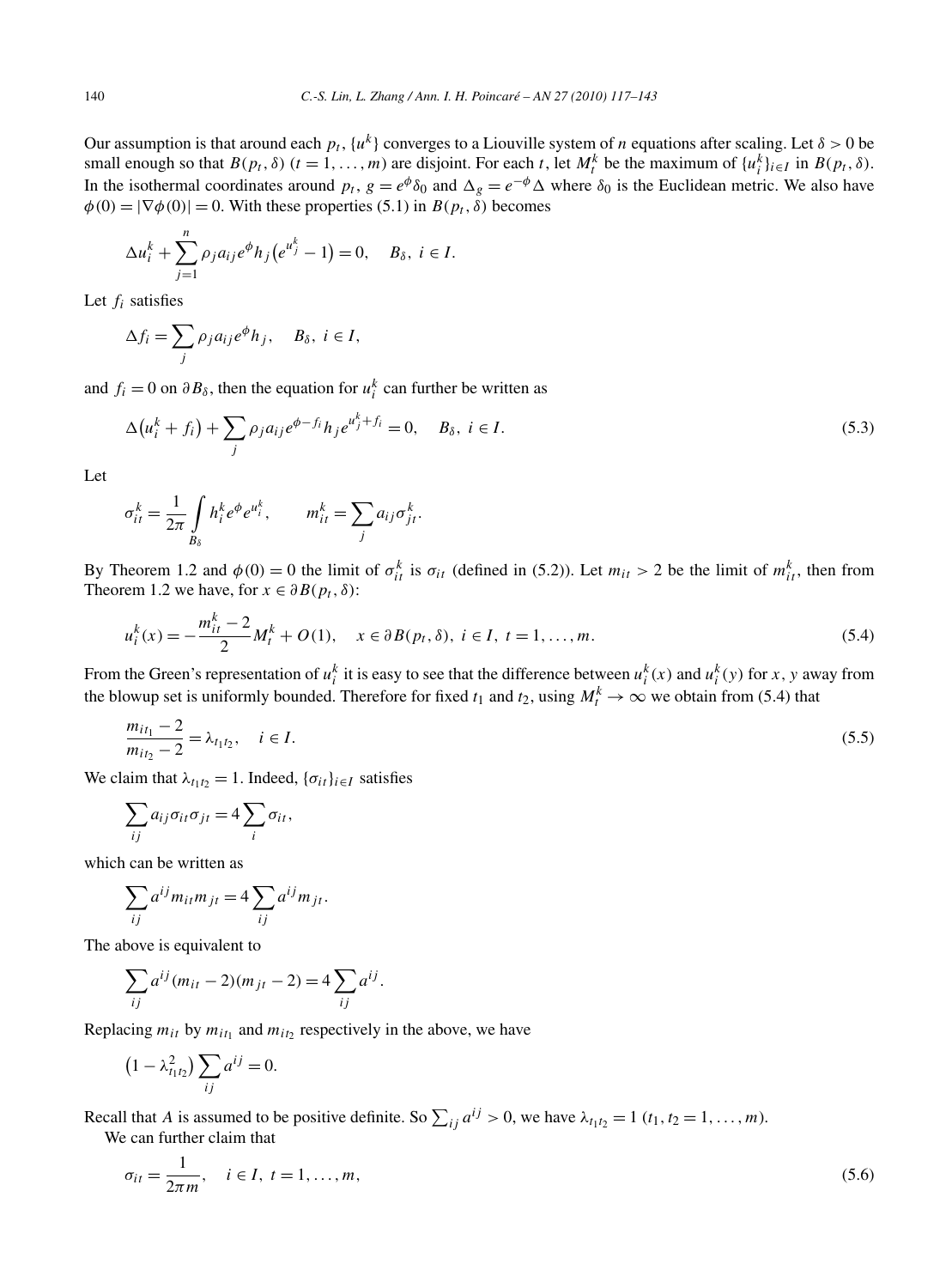because  $\int_M h_i^k e^{u_i^k} \equiv 1$  (*i* ∈ *I*),  $m_{it_1} = m_{it_2}$  (*i* ∈ *I*) and

$$
\int\limits_{M\setminus\bigcup_{t=1}^m B(p_t,\delta)}e^{u_i^k} dV_g\to 0, \quad i\in I.
$$

The Green's representation for  $u_i^k$  is

$$
u_i^k(x) = \bar{u}_i^k + \int_M G(x, \eta) \sum_j \rho_j a_{ij} h_j e^{u_j^k} dV_g.
$$
 (5.7)

The last term of the above tends to

$$
\sum_{t=1}^{m} G(x, p_t) \bigg( \sum_{j} \rho_j a_{ij} \bigg) / m. \tag{5.8}
$$

Recall that

$$
G(x, \eta) = -\frac{1}{2\pi} \chi \ln d(x, \eta) + G^*(x, \eta). \tag{5.9}
$$

For  $x \in \partial B(p_s, \delta)$ , by choosing the support of  $\chi$  possibly smaller, we observe that  $G(x, p_t) = G^*(x, p_t)$  for  $t \neq s$ . Therefore, let  $\phi_k$  be the harmonic function on  $B(p_s, \delta)$  defined by the oscillation of  $u_i^k$  on  $\partial B(p_s, \delta)$ , using (5.7)–(5.9) we have

$$
\lim_{k\to\infty} \nabla_g \phi_k(p_s) = \sum_{t=1}^m \nabla_1 G^*(p_s, p_t) \bigg( \sum_j \rho_j a_{ij} \bigg) / m.
$$

Then (1.16) is a consequence of Theorem 1.3 and the above.  $\Box$ 

## **Acknowledgement**

Part of the paper was finished when the second author was visiting Taida Institute of Mathematics during December 2007–January 2008 and in December 2008. He is very grateful to the Taida Institute of Mathematical Sciences for the warm hospitality.

#### **Appendix A. The Pohozaev identity for the Liouville system**

In this section we derive the Pohozaev identity for the Liouville system

$$
-\Delta u_i = \sum_{j=1}^n a_{ij} h_j e^{u_j}, \qquad \Omega \in \mathbb{R}^2, \quad i \in I.
$$
\n(A.1)

The Pohozaev identity for (A.1) is

$$
\sum_{i \in I} \left( \int_{\Omega} (x \cdot \nabla h_i) e^{u_i} + 2h_i e^{u_i} \right)
$$
\n
$$
= \int_{\partial \Omega} \left( \sum_i (x \cdot \nu) h_i e^{u_i} + \sum_{i,j} a^{ij} \left( \partial_{\nu} u_j (x \cdot \nabla u_i) - \frac{1}{2} (x \cdot \nu) (\nabla u_i \cdot \nabla u_j) \right) \right).
$$
\n(A.2)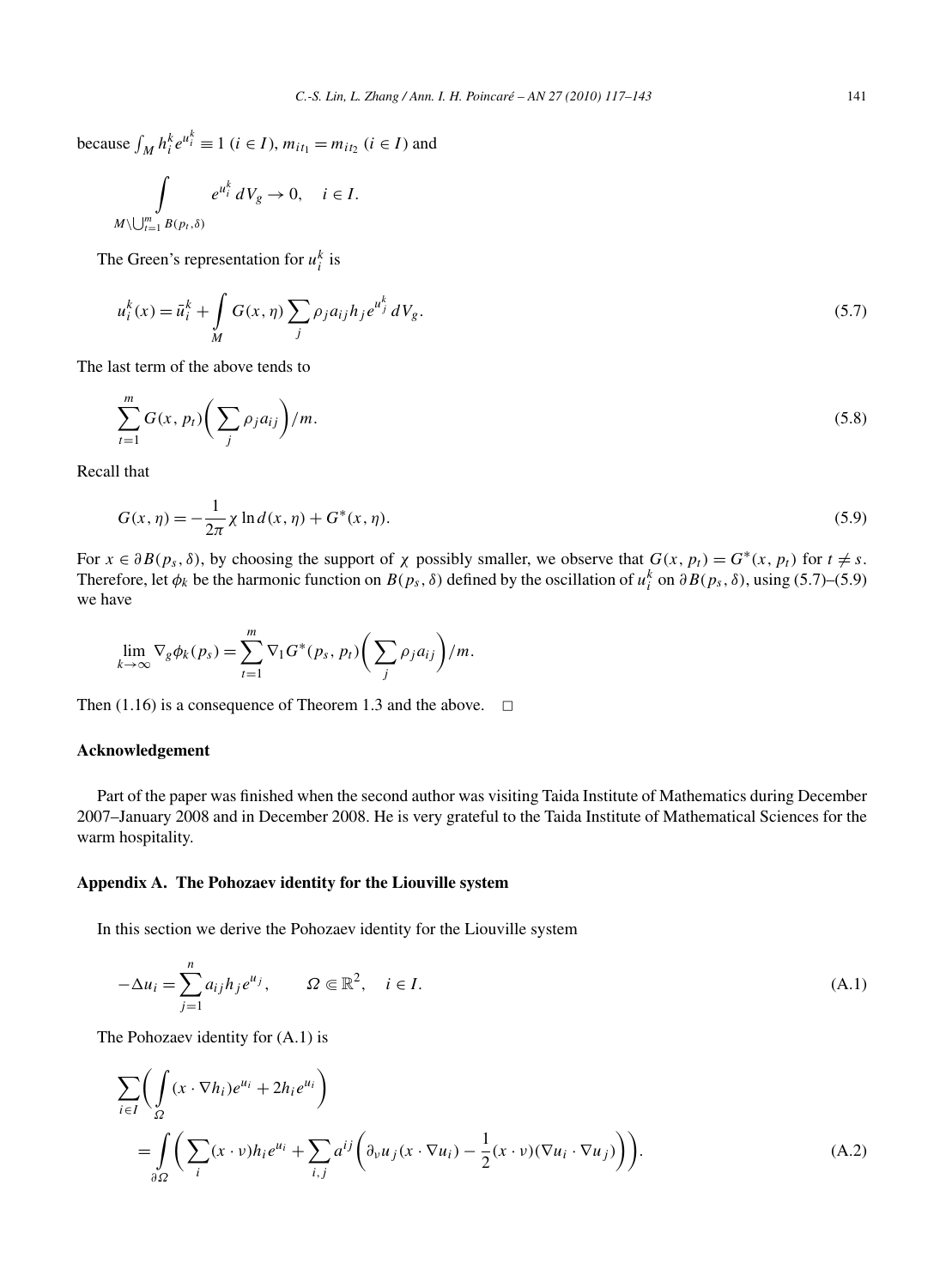**Proof of (A.2).** We write (A.1) as

$$
-\sum_{j} a^{ij} \Delta u_j = h_i e^{u_i}, \quad \Omega, \ i \in I. \tag{A.3}
$$

By multiplying  $x \cdot \nabla u_i$  to the right-hand side of (A.3) and integration by parts, we obtain the following terms:

$$
\int_{\partial\Omega} (x \cdot v) h_i e^{u_i} - 2 \int_{\Omega} h_i e^{u_i} - \int_{\Omega} (x \cdot \nabla h_i) e^{u_i}.
$$

Multiply  $x \cdot \nabla u_i$  to the left-hand side of (A.3) and use integration by parts, we have, after taking the summation on *i*:

$$
-\sum_{ij}\int_{\partial\Omega}a^{ij}\partial_{\nu}u_{j}x\cdot\nabla u_{i}+\int_{\Omega}\sum_{ij}a^{ij}\nabla u_{i}\nabla u_{j}+\sum_{ij}\int_{\Omega}\sum_{a=1}^{n}\sum_{b=1}^{n}a^{ij}x_{b}\partial_{a}u_{j}\partial_{ab}u_{i}.
$$

Using the symmetry of  $a^{ij}$  and integration by parts again the left-hand side is equal to

$$
-\sum_{ij}\int_{\partial\Omega}a^{ij}\partial_{\nu}u_jx\cdot\nabla u_i+\frac{1}{2}\sum_{ij}\int_{\partial\Omega}a^{ij}(x\cdot\nu)(\nabla u_i\cdot\nabla u_j).
$$

Then  $(A.2)$  follows.  $\Box$ 

A different version of the Pohozaev identity is as follows. Let *ξ* be a unit vector, then we have

$$
\sum_{i} \int_{\Omega} \partial_{\xi} h_i e^{u_i} = \int_{\partial \Omega} \sum_{i} e^{u_i} h_i(\xi \cdot \nu) + \sum_{i,j} a^{ij} \left( \partial_{\nu} u_i \partial_{\xi} u_j - \frac{1}{2} (\xi \cdot \nu) (\nabla u_i \cdot \nabla u_j) \right).
$$
(A.4)

The third Pohozaev identity is for the linearized system:

$$
\left(r\phi_i'(r)\right)' + \sum_j a_{ij}e^{u_j}r\phi_j(r) = 0, \quad 0 < r < \infty, \ i \in I.
$$

The Pohozaev identity is:

$$
\sum_{i} \left( r^2 \phi_i(r) e^{u_i} - 2 \int_0^r s e^{u_i} \phi_i ds \right) = - \sum_{i,j} a^{ij} \left( r \phi'_j(r) \right) \left( r u'_i(r) \right). \tag{A.5}
$$

To derive (A.5) we just need to write the linear system as

$$
-\sum_{j} a^{ij} (r\phi'_{j}(r))' = e^{u_{i}} \phi_{i}(r)r, \quad i \in I.
$$

Multiply  $ru'_{i}(r)$  to both sides of the above and use integration by parts, we obtain (A.5).

# **References**

- [1] J.J. Aly, Thermodynamics of a two-dimensional self-gravitating system, Phys. Rev. A 49 (5) (1994) 3771–3783.
- [2] W.H. Bennet, Magnetically self-focusing streams, Phys. Rev. 45 (1934) 890–897.
- [3] D. Bartolucci, C.C. Chen, C.S. Lin, G. Tarantello, Profile of blow-up solutions to mean field equations with singular data, Comm. Partial Differential Equations 29 (7–8) (2004) 1241–1265.
- [4] P. Biler, T. Nadzieja, Existence and nonexistence of solutions of a model of gravitational interactions of particles, I & II, Colloq. Math. 66 (1994) 319–334; Colloq. Math. 67 (1994) 297–309.
- [5] H. Brezis, F. Merle, Uniform estimates and blow-up behavior for solutions of −*-u* = *V (x)e<sup>u</sup>* in two dimensions, Comm. Partial Differential Equations 16 (8–9) (1991) 1223–1253.
- [6] L.A. Caffarelli, B. Gidas, J. Spruck, Asymptotic symmetry and local behavior of semilinear elliptic equations with critical Sobolev growth, Comm. Pure Appl. Math. 42 (3) (1989) 271–297.
- [7] S.A. Chang, P. Yang, Conformal deformations of metrics on  $\mathbb{S}^2$ , J. Differential Geom. 27 (1988) 256–296.